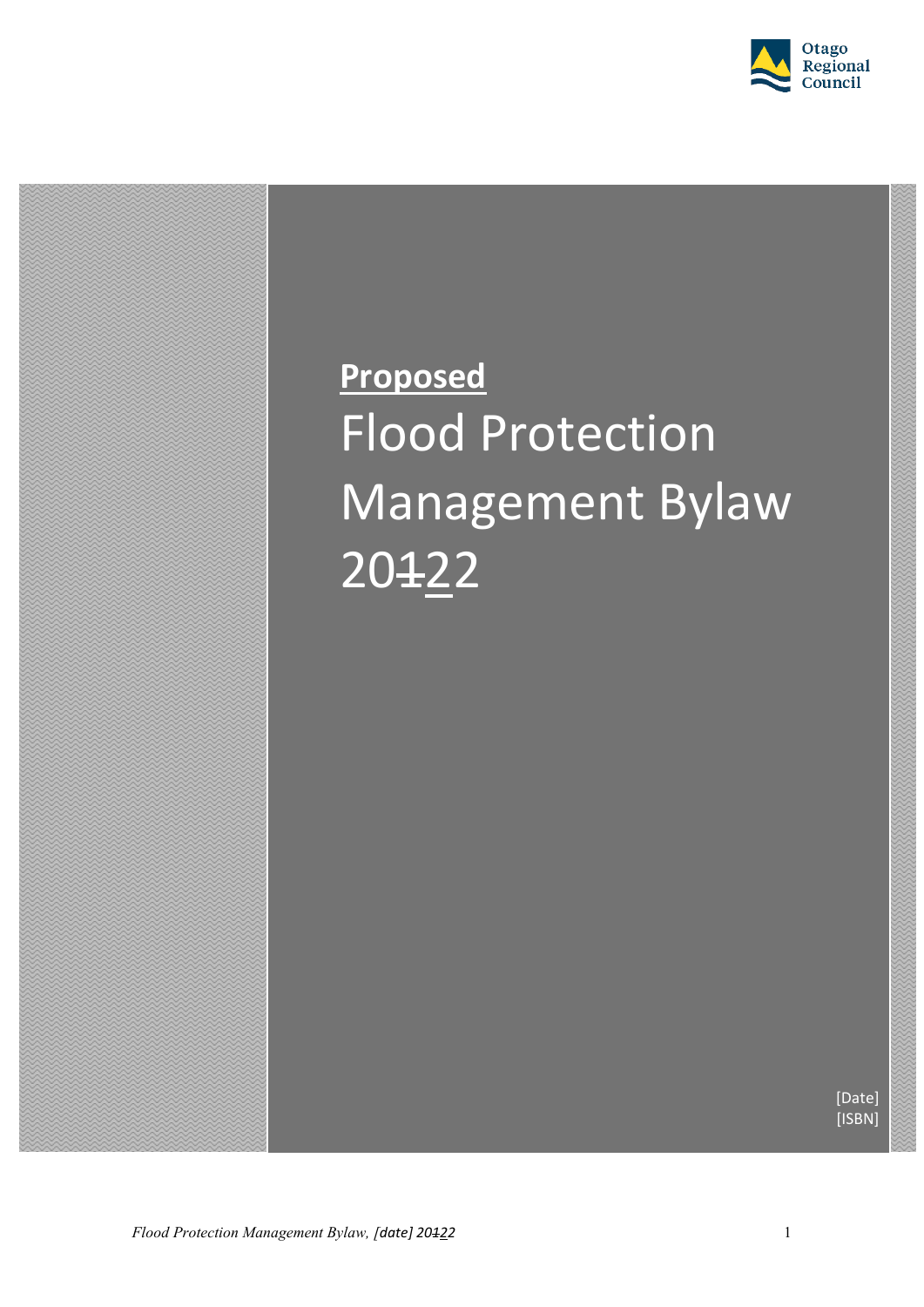Common Seal page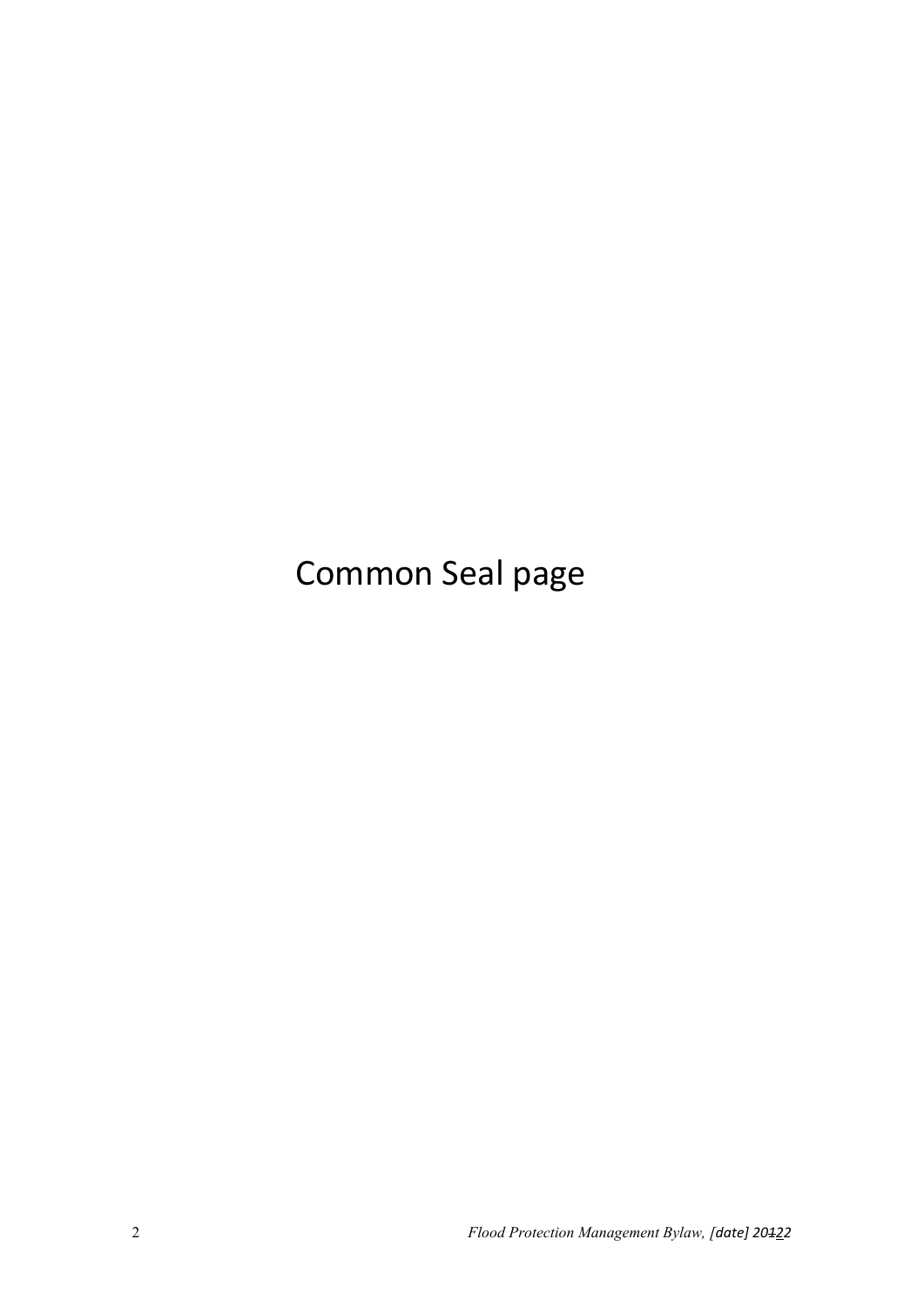### **Chairperson's Foreword**

*This page has deliberately been left blank. The Chairperson's Foreword will be inserted at a later date.*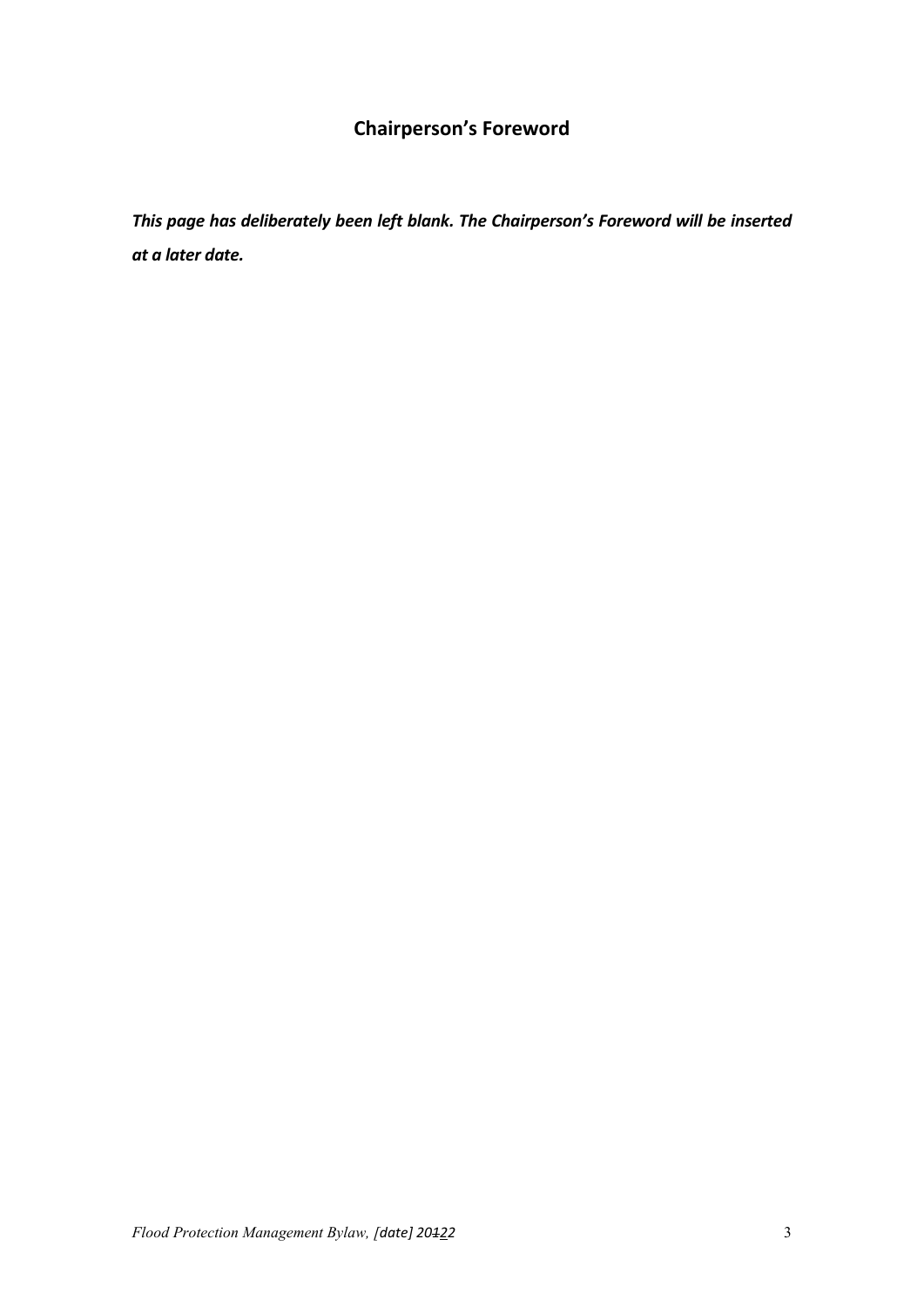### **Table of Contents**

| 1.0 |                                                                         |  |  |  |
|-----|-------------------------------------------------------------------------|--|--|--|
| 2.0 |                                                                         |  |  |  |
| 3.0 |                                                                         |  |  |  |
|     |                                                                         |  |  |  |
|     | 3.2 Defences Against Water and Excavation-Sensitive Areas11             |  |  |  |
|     |                                                                         |  |  |  |
|     | 3.4 Lower Waitaki River Groynes and, Cross-banks and Training Lines and |  |  |  |
|     |                                                                         |  |  |  |
|     | 3.5 Lower Waitaki Plantings-Flood Protection Vegetation15               |  |  |  |
| 4.0 |                                                                         |  |  |  |
|     |                                                                         |  |  |  |
|     |                                                                         |  |  |  |
|     |                                                                         |  |  |  |
| 5.0 |                                                                         |  |  |  |
|     |                                                                         |  |  |  |
|     |                                                                         |  |  |  |
|     |                                                                         |  |  |  |
| 6.0 |                                                                         |  |  |  |
|     |                                                                         |  |  |  |
|     |                                                                         |  |  |  |
|     |                                                                         |  |  |  |
|     |                                                                         |  |  |  |

#### **[First Schedule](#page-19-2)**

[Maps of scheduled drains and overland flow paths.](#page-20-0)

#### **[Second Schedule](#page-21-0)**

[Maps of defences against water and excavation-sensitive areas.](#page-22-0)

#### **[Third Schedule](#page-23-0)**

[Descriptions and maps of floodways.](#page-24-0)

#### **[Fourth Schedule](#page-23-0)**

Maps of groynes, cross-banks, training lines and flood protection vegetation, anchored [tree protection and plantings.](#page-24-0)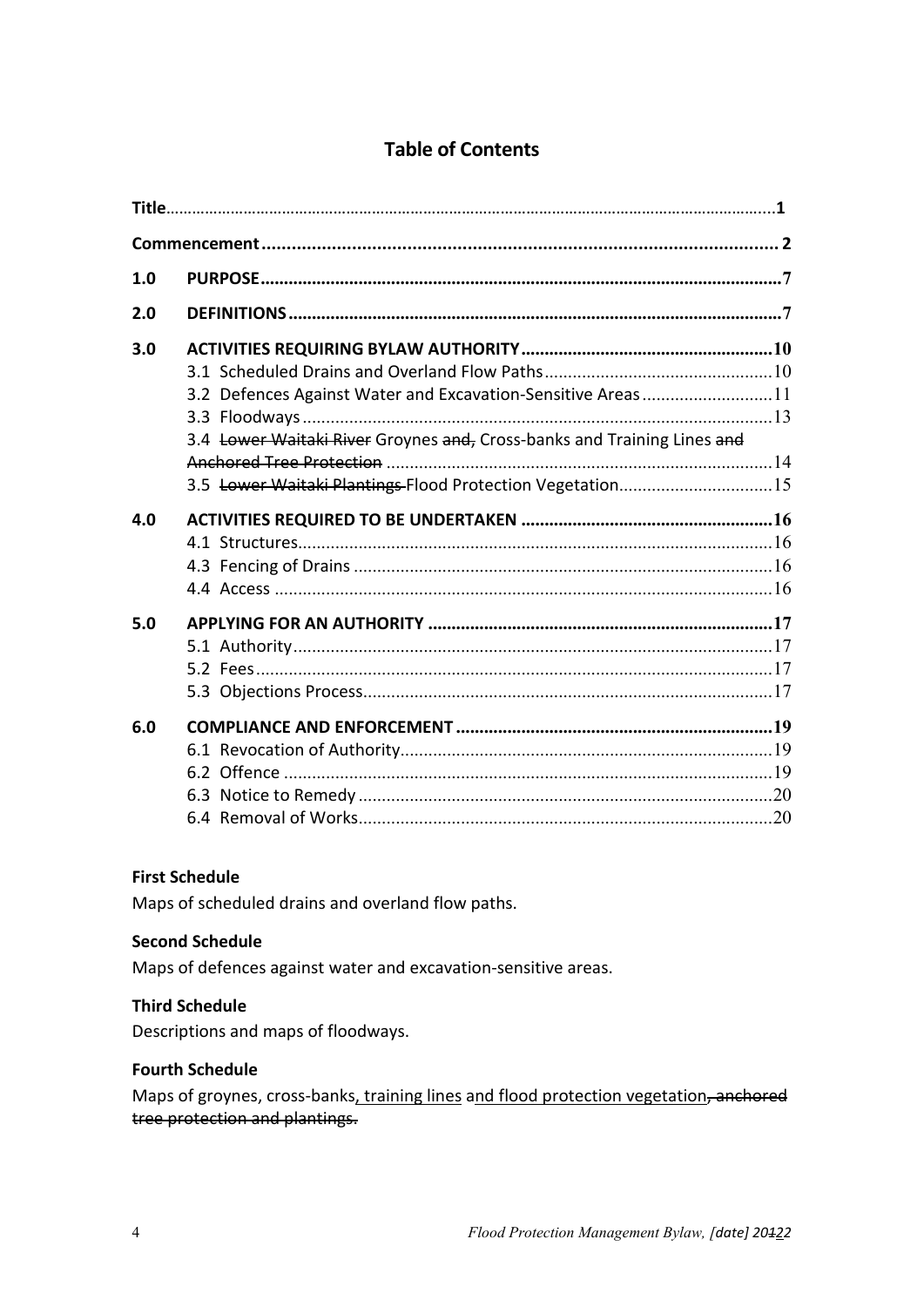#### **[Appendix One](#page-27-0)**

#### Diagrams referencing Activities requiring Bylaw Authority

#### **Appendix Two**

Bylaw Approval [AuthorityApplication Form.](#page-29-0)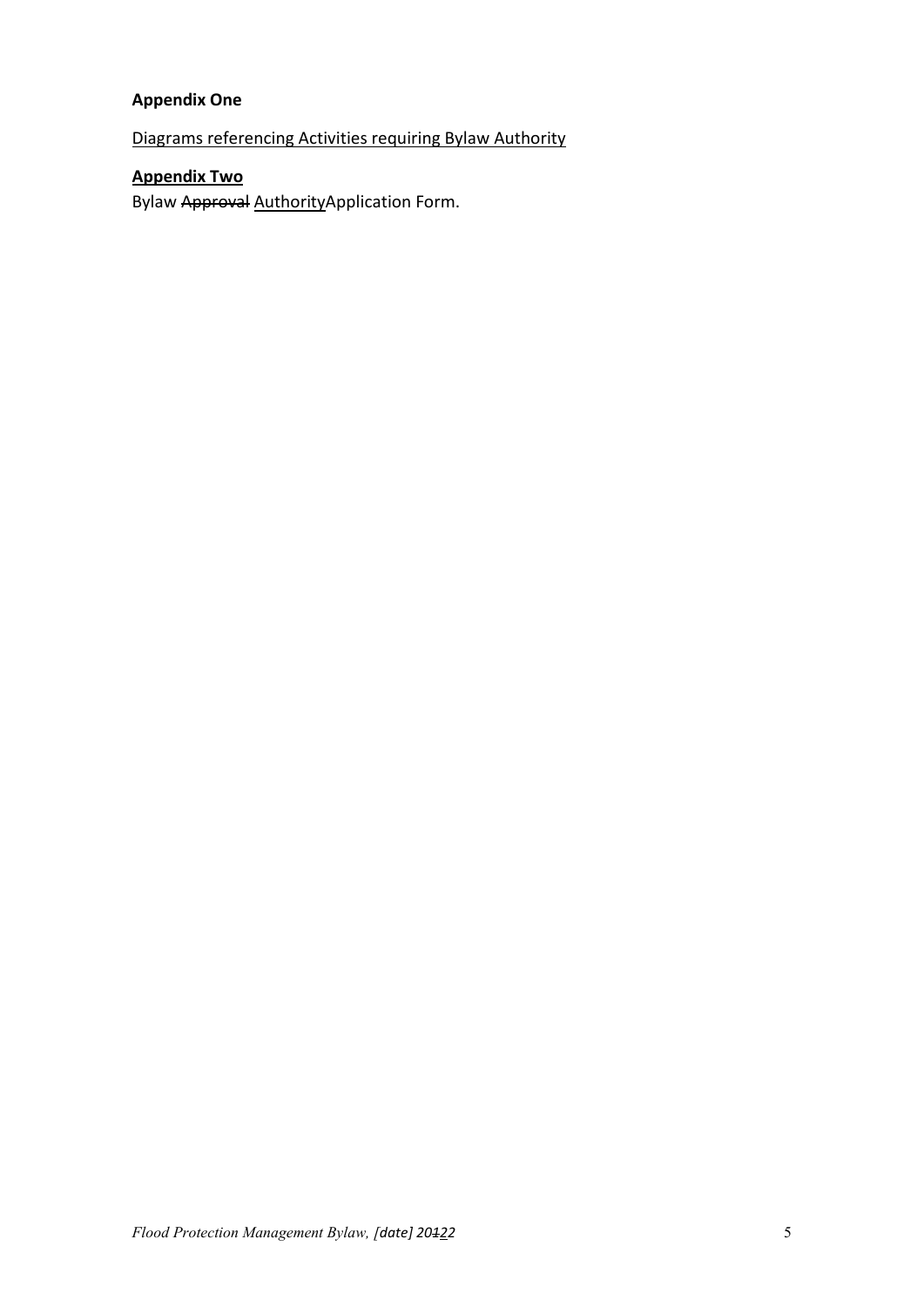## Blank Page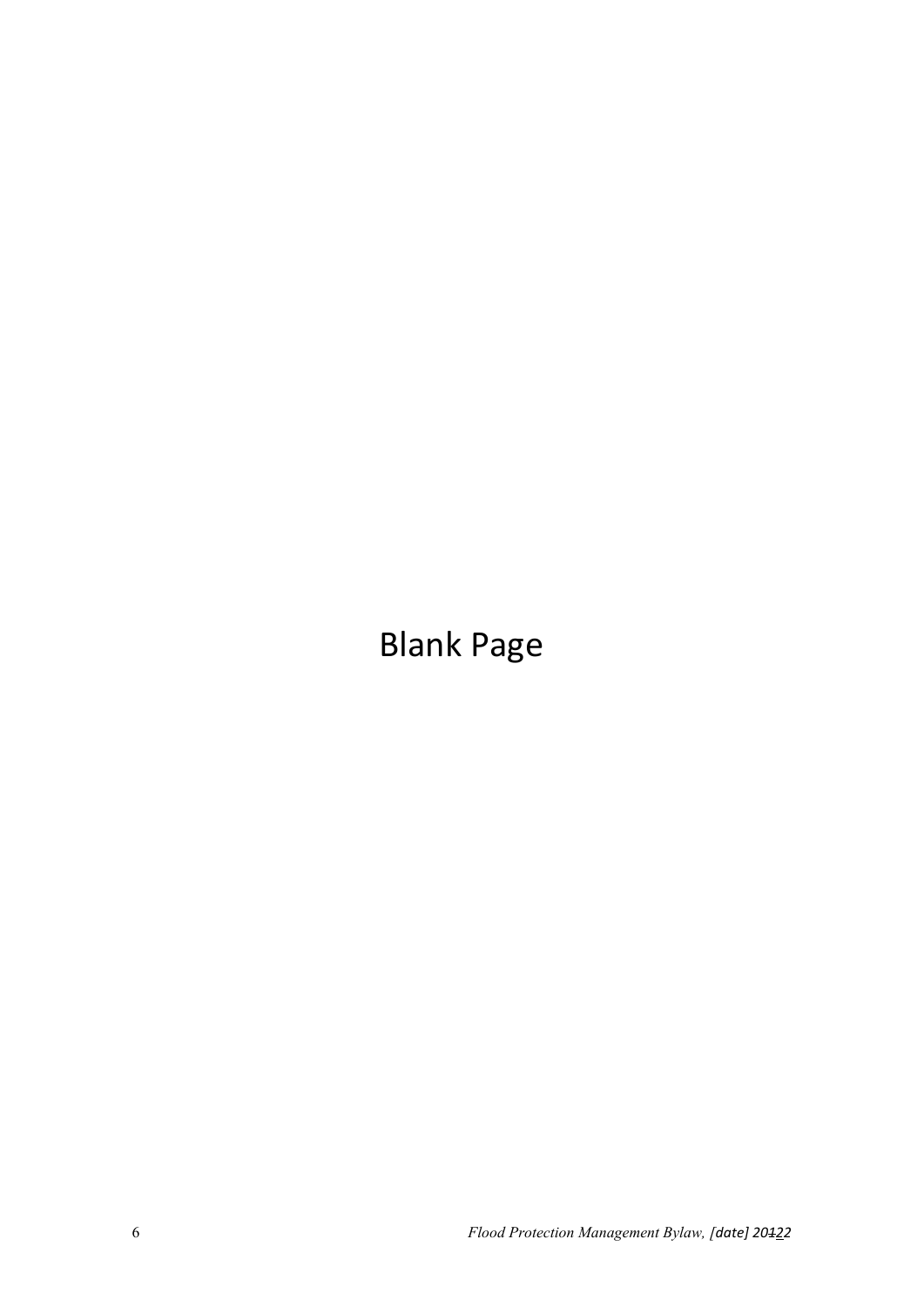#### **FLOOD PROTECTION MANAGEMENT BYLAW 20422**

The Otago Regional Council, pursuant to the powers contained in the Local Government Act 2002, makes the following Bylaw:

#### **Title**

This Bylaw shall be known as the Flood Protection Management Bylaw 20422.

#### **Commencement**

This Bylaw shall come into force on the  $4<sup>st</sup>$  of September [date] 20422.

#### <span id="page-6-0"></span>**1.0 PURPOSE**

The purpose of this Bylaw is to manage, regulate and protect the effective operation and integrity of flood protection works owned by or under the control of the Otago Regional Council.

Flood protection works can include scheduled drains, overland flow paths, defences against water, floodways, groynes, cross-banks, training lines and flood protection vegetation, anchored tree protection and plantings.

This Bylaw only controls activities that may affect the integrity or operation of flood protection works.

#### <span id="page-6-1"></span>**2.0 DEFINITIONS**

Note: where a word is defined it is shown in the Bylaw text in *italics*.

*Anchored Tree Protection* means any anchored tree protection shown in the Fourth Schedule.

*Authority* means written approval issued by the *Council* under this Bylaw.

*Bed* means the space of land which the waters of the *river* cover at its fullest flow without overtopping its banks.

*Council* means the Otago Regional Council and includes any person duly authorised by the *Council* to exercise any of the powers conferred upon the *Council* by this Bylaw.

*Cross-bank* means any cross-bank shown in the Fourth Schedule.

*Cultivation* means the alteration or disturbance of land (or any matter constituting land including soil, clay, sand and rock) for the purpose of sowing, growing or harvesting of pasture or crops, to a depth of no more than 300 millimetres below the existing ground surface.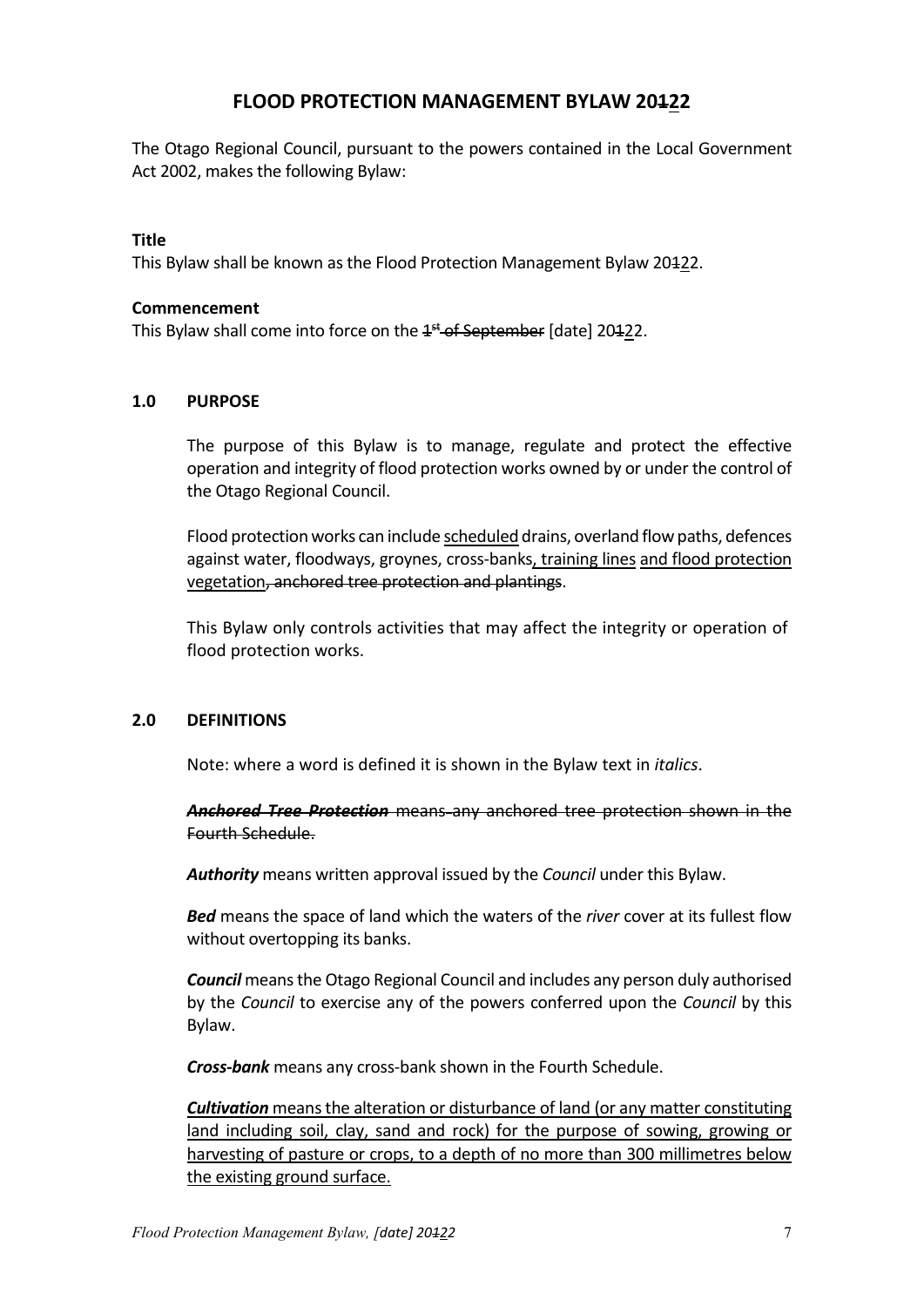*Defence against water* means any defence against water shown in the Second Schedule and includes the *bed* of the Water of Leith and Lindsay Creek as marked in red on the Leith Lindsay map in the Second Schedule.

#### *Ditches* means any drainage network, other than scheduled *drains*.

*Drain* means any drain shown in the First Schedule artificial watercourse designed, constructed, or used for the drainage of surface water or subsurface water, but excludes artificial watercourses used for the conveyance of water for electricity generation, irrigation, or water supply purposes (note also the definition of *Scheduled drain*).

*Earthworks* means the alteration or disturbance of land, including by moving, removing, placing, blading, cutting, contouring, filling or excavation of earth (or any matter constituting the land including soil, clay, sand and rock).

*Excavation* means the removal of material, which results in a hole or cavity.

*Excavation-sensitive areas* means any excavation-sensitive area shown in the Second Schedule.

*Flood protection works* include scheduled drains, overland flow paths, defences against water, floodways, groynes, cross-banks, training lines and flood protection vegetation, anchored tree protection and plantings.

*Flood protection vegetation* means all trees and shrubs, including those deliberately planted, or self-seeded, owned or controlled by Council for flood or erosion protection purposes occurring between the '*Flood protection vegetation'*  lines in the Fourth Schedule. Where only one 'flood protection vegetation' line is shown, the area of vegetation to be managed for flood protection will be the area between the line and the adjacent edge of the active channel in the Fourth Schedule.

*Floodway* means any floodway shown in the Third Schedule.

*Groynes* means any groyne shown in the Fourth Schedule.

*Occupier* in relation to any property, means the lawfully authorised inhabitant occupier of that property and persons who have legal right to undertake activities on that property.

*Overland flow path* means any overland flow path shown in the First Schedule.

**Owner** in relation to any property, means the person entitled to receive the rack rent thereof, or who would be so entitled if the property were let to a tenant at a rack rent.

*Plantings* means any planting shown in the Fourth Schedule.

*River* means a continually or intermittently flowing body of fresh water; and includes a stream and modified watercourse.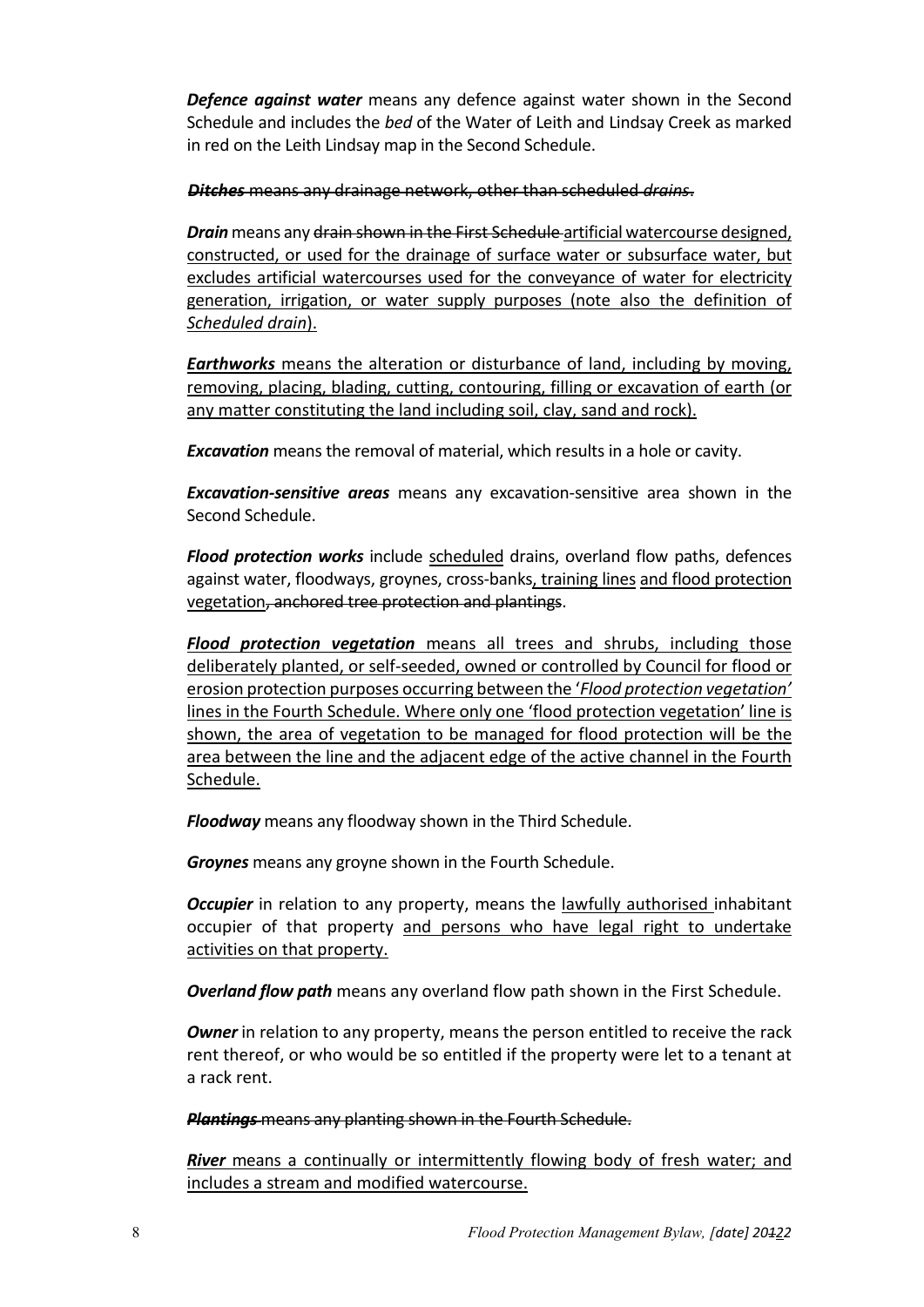**Structure** includes any building, crossing, equipment, device or other facility made by people and which is fixed to land; and includes any raft (and also includes, but is not limited to, any driveway, fence, gate, line or cable and any culvert, pipe, or other kind of conduit) but does not include any lines or cables to be carried upon existing bridges or utility support structures authorised in accordance with this Bylaw.

*Training line* means any training line shown in the Fourth Schedule.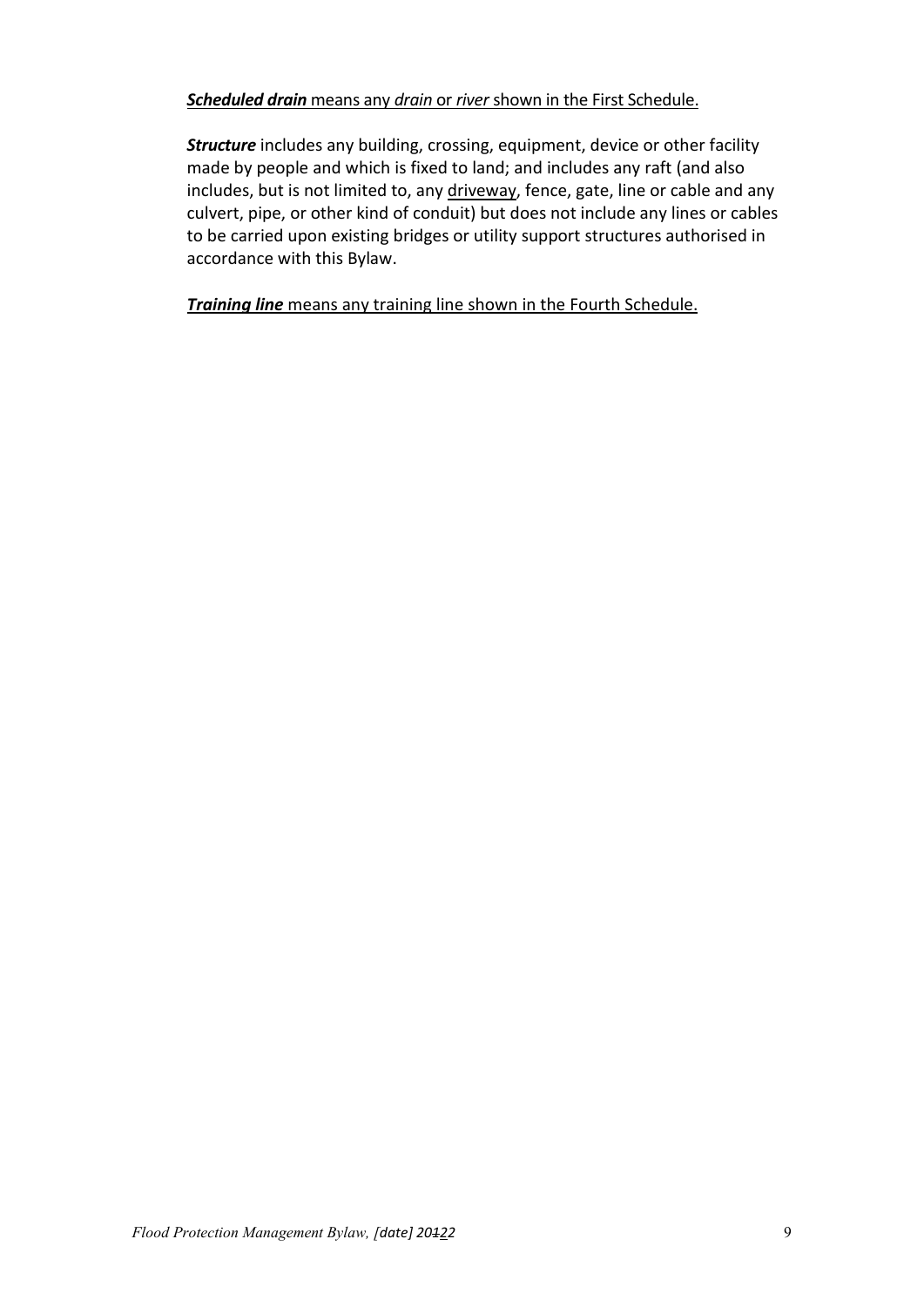#### <span id="page-9-0"></span>**3.0 ACTIVITIES REQUIRING BYLAW AUTHORITY**

#### Nothing in this Bylaw applies to Council employees or persons authorised by Council undertaking maintenance or emergency works on those flood protection works subject to the Bylaw

Resource consent or authorisation may also be required from the Otago Regional Council, relevant territorial authority or the Department of Conservation.

*Note: Diagrams are included in Appendix 1 to illustrate the relevant areas of the flood protection works covered by sections 3.1 and 3.2.*

#### <span id="page-9-1"></span>**3.1 Scheduled Drains and Overland Flow Paths**

No person shall, without the prior *authority* of the *Council* –

- a. Alter any *scheduled drain* or *overland flow path*;
- b. Remove or interfere with any machinery or equipment relating to any *scheduled drain*;
- c. Plant or allow to grow any tree, shrub, hedge or part thereof
	- i. in any *scheduled drain* or *overland flow path*, or
	- ii. on, or within, seven metres of the top of the bank of any *scheduled drain*;
- d. Construct or put any *structure*
	- i in, over, through or under any *scheduled drain* or *overland flow path*, or
	- ii. on, or within, seven metres of the top of the bank of any *scheduled drain*;
- e. Dump or deposit any thing in any *scheduled drain* or *overland flow path*;
- f. Obstruct any *scheduled drain* or *overland flow path*;
- g. Drive, take or operate any vehicle, machinery or equipment, in or through any *scheduled drain*;
- h. Allow livestock in or through any *scheduled drain*;
- <span id="page-9-2"></span>i. Connect any pipe, channel or other conduit to any *scheduled drain* or *overland flow path.*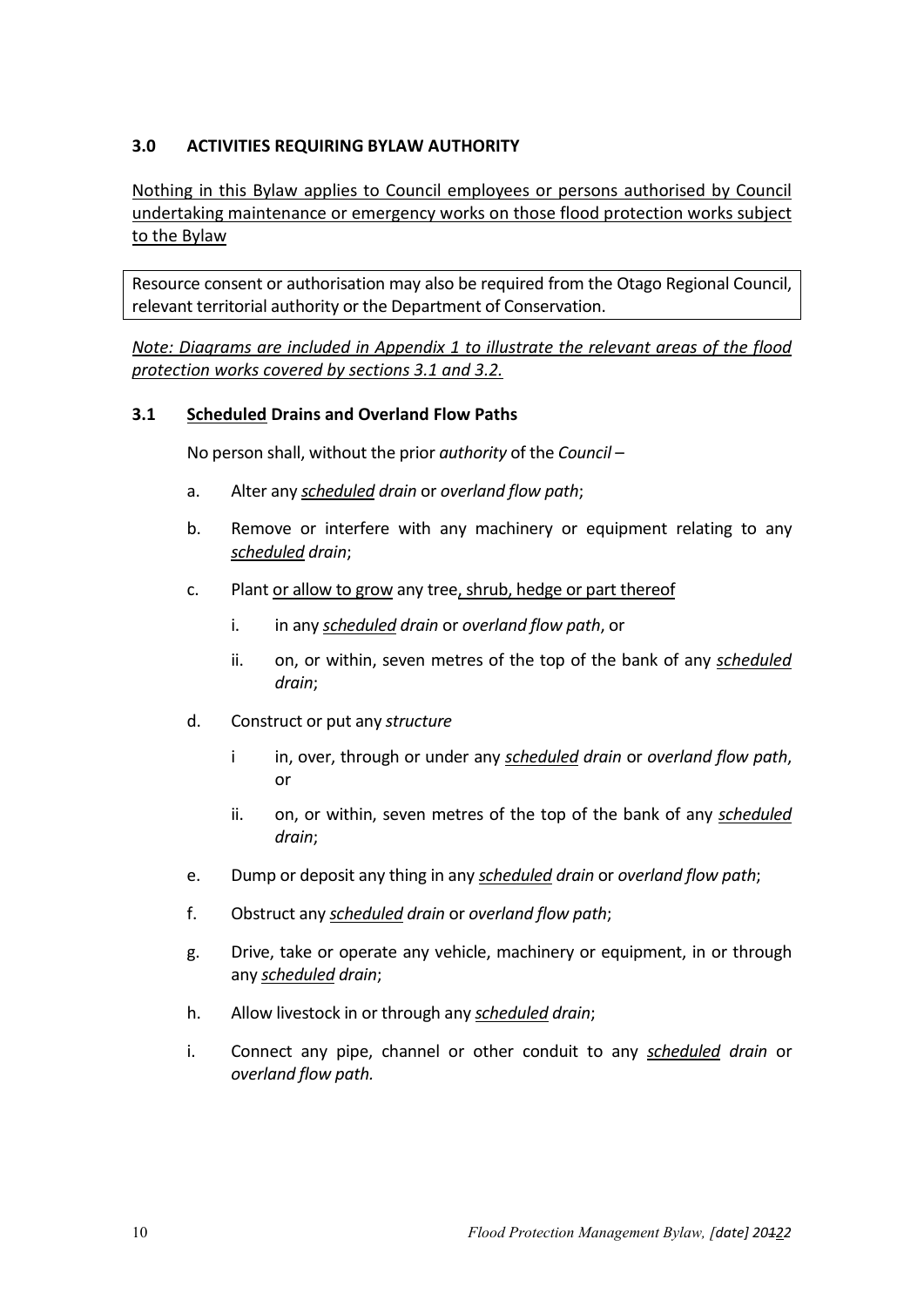#### **3.2 Defences Against Water and Excavation-Sensitive Areas**

No person shall, without the prior *authority* of the *Council* –

- a. Alter any *defence against water* except as provided for by rule 3.2 (fg);
- b. Remove or interfere with any machinery or equipment relating to any *defence against water*;
- c. Plant or allow to grow any tree, shrub, hedge or part thereof
	- i on any *defence against water*, or
	- ii. within seven metres of the landward side of any *defence against water*, or
	- iii between the bank of any river and associated *defence against water*;
- d. Cut down or remove any tree
	- i on any *defence against water*, or
	- ii. within seven metres of the landward side of any *defence against water*, or
	- iii between the bank of any river and associated *defence against water*;
- d.e. Construct or put any structure
	- i. in, on, over, through or under any *defence against water*, or
	- ii. within seven metres of the landward side of any *defence against water*, or
	- iii. between the bank of any river and associated *defence against water*;
- e.f. Remove or alter any *structure*
	- i. in, on, over, through or under any *defence against water*, or
	- ii. within seven metres of any *defence against water*, or
	- iii. between the bank of any river and associated *defence against water*, or

iv.<del>iii.</del> within any *excavation-sensitive area*;

- f.g. Dump or deposit any thing
	- i. on any *defence against water*, or
	- ii. within seven metres of the landward side of any *defence against water*, or
	- iii. between the bank of any river and associated *defence against water;* excluding materials for maintenance of existing authorised access;
- $g-h$ . Allow livestock, vehicles, machinery or equipment to adversely affect the integrity of any *defence against water*;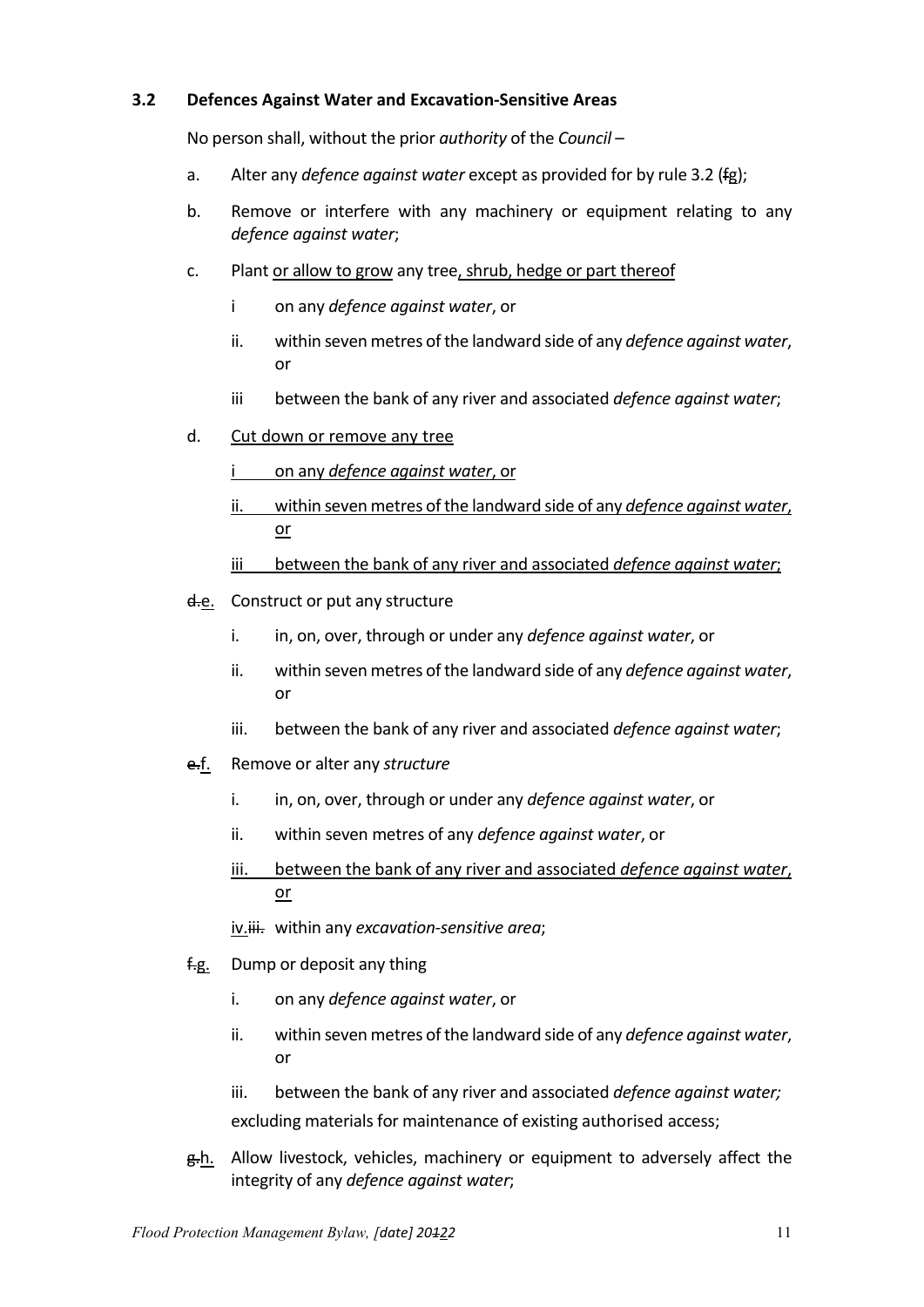- h.i. Carry out any *excavation earthworks*
	- i. in, on, through or under any *defence against water*, or
	- ii. within 20 metres of the landward side of any *defence against water* which lowers the existing ground surface by more than 300 millimetres in depth, or
	- ii. within 20 metres of the landward side of any *defence against water* unless the earthworks relate to *cultivation*, or
	- iii. between the bank of any river and associated *defence against water*, or
	- iv. within any *excavation*-*sensitive area*, if the *earthworks* involve *excavation*.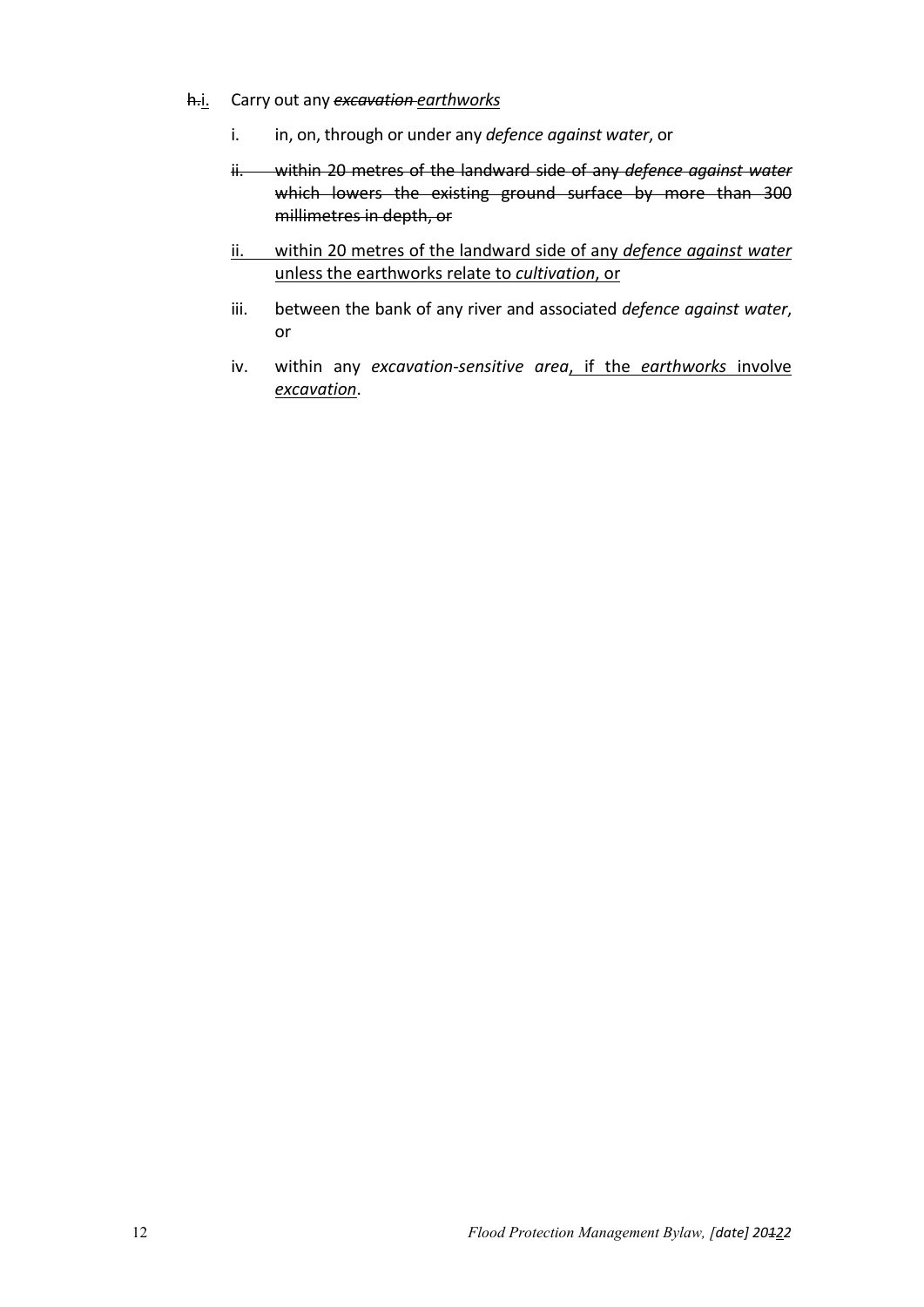#### <span id="page-12-0"></span>**3.3 Floodways**

No person shall, without the prior *authority* of the *Council* –

- a. Alter any *floodway* except as provided for by rules 3.3 (e) and (g);
- b. Remove or interfere with any machinery or equipment relating to any *floodway*;
- c. Plant or allow to grow any tree, shrub, hedge or part thereof in any *floodway*;
- d. Construct or put any *structure* in, on, over, through or under any *floodway*;
- e. Dump or deposit any thing in any *floodway*, excluding materials for maintenance of existing authorised access, or as a result of maintenance of *ditches drains* undertaken in accordance with rule 3.3 (g);
- f. Obstruct any *floodway*;
- g. Carry out any *excavation earthworks*in any *floodway*, excluding maintenance of *ditches drains*;
- h. Connect any pipe, channel or other conduit to the Hilderthorpe or Hendersons and Waikoura Creeks floodways.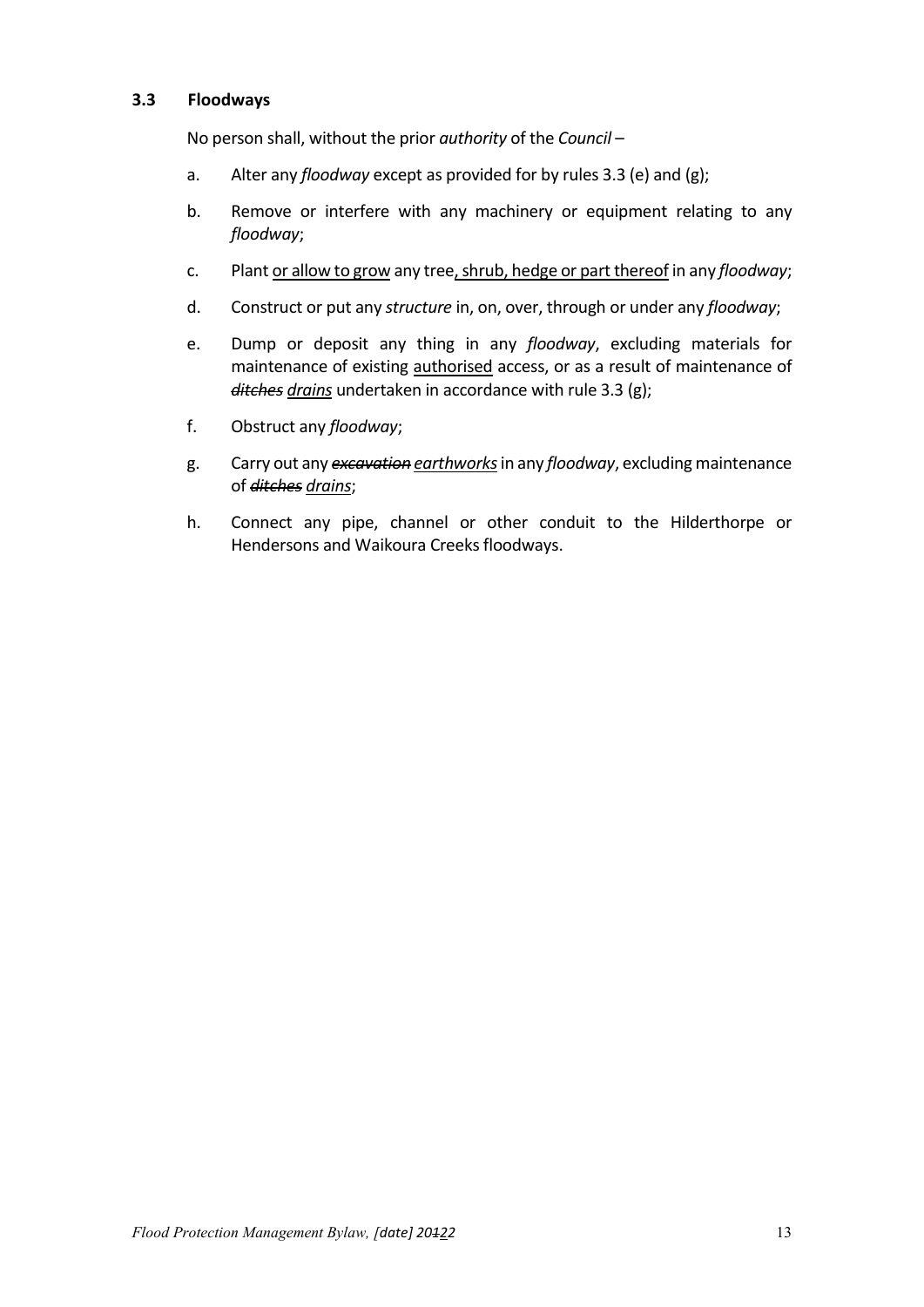#### <span id="page-13-0"></span>**3.4 Lower Waitaki River Groynes and, Cross-banks and Training Lines and Anchored Tree Protection**

No person shall, without the prior *authority* of the *Council*–

- a. Alter any *groyne*  $\frac{\partial F}{\partial r}$  *cross-bank* or *training line* or anchored tree protection;
- b. Remove or interfere with any machinery or equipment relating to any *groyne or, cross-bank* or *training line or anchored tree protection*;
- c. Plant or allow to grow any tree, shrub, hedge or part thereof on, or within seven metres, of any *groyne, cross-bank or anchored tree protection*;

#### i. on any *groyne, or cross-bank* or *training line;* or

ii. within seven metres of any *groyne or cross-bank* or *training line*;

- d. Construct or put any *structure*
	- i. in, on, over, through or under any *groyne, of cross-bank* or *training lineor anchored tree protection*, or
	- ii. within seven metres of any *groyne, or, cross-bank* or *training lineor anchored tree protection*;
- e. Remove or alter any *structure*
	- i. in, on, over, through or under any *groyne, or, cross-bank* or *training lineor anchored tree protection*, or
	- ii. within seven metres of any *groyne*, or *cross-bank* or *training lineer anchored tree protection;*
- f. Dump or deposit any thing on, or within fifty metres of any<del>d</del> groyne, **or**, cross*bank or training line or anchored tree protection*; excluding materials for the purpose of access authorised maintenance;
- g. Carry out any *excavation earthworks*
	- i. in, on, through or under any *groyne*, **a** cross-bank or *training lineer anchored tree protection*, or
	- ii. within fifty metres of any *groyne*,  $\Theta$ *f*, *cross-bank* or *training line* unless the earthworks relate to *cultivation or anchored tree protection* which lowers the existing ground surface by more than 300 millimetres in depth, or
	- iii. between the bank of any river and associated *groyne, or, cross-bank or training line or anchored tree protection*;
- h. Allow livestock, vehicles, machinery or equipment to adversely affect the integrity of any *groyne, or, cross-bank or training line or anchored tree protection*.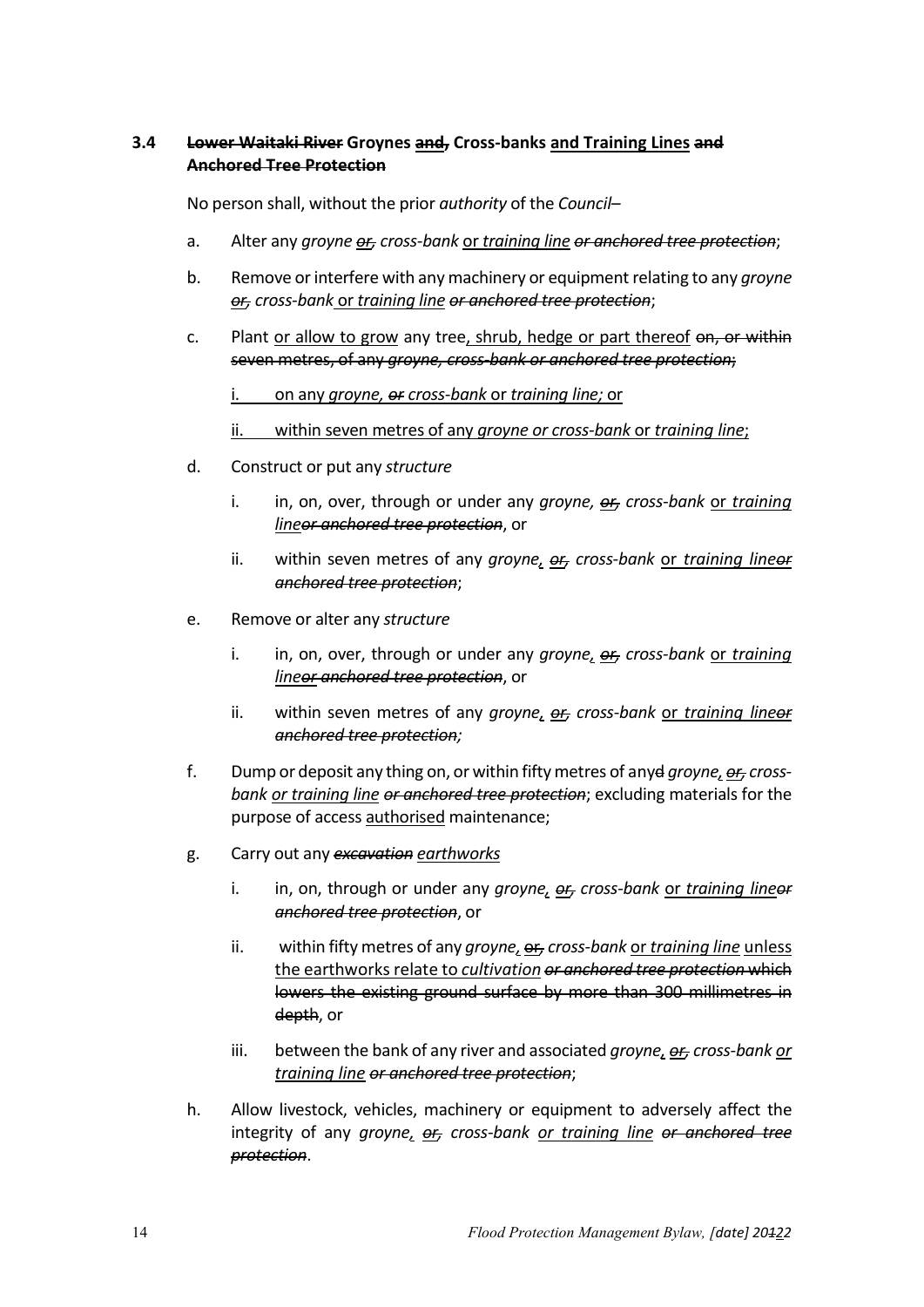#### <span id="page-14-0"></span>**3.5 Lower Waitaki Plantings Flood Protection Vegetation**

No person shall, without the prior *authority* of the *Council* –

- a. Remove, alter or interfere with any *plantings flood protection vegetation;* or
- b. Add to any *plantings*. Plant or allow to grow any tree, shrub, hedge or part thereof within any *flood protection vegetation;*
- c. Allow stock to graze within any *flood protection vegetation*.

*Note: The extent of this vegetation is defined as the area between the 'flood protection vegetation' lines, or where there is only one 'flood protection vegetation' line, the area of vegetation to be managed for flood protection will be the area between the line and the adjacent edge of the active channel as shown in the Fourth Schedule.*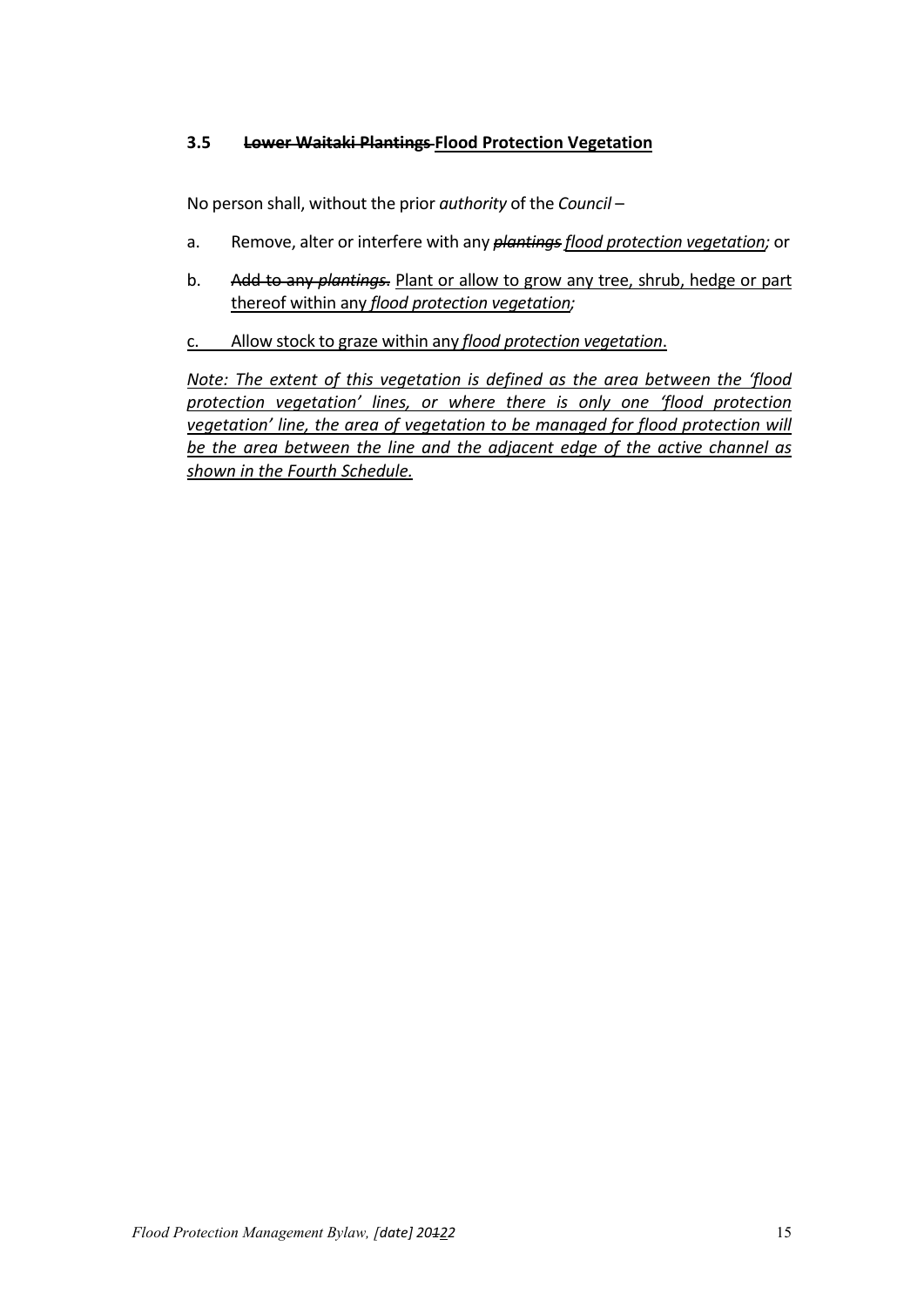#### <span id="page-15-1"></span><span id="page-15-0"></span>**4.0 ACTIVITIES REQUIRED TO BE UNDERTAKEN**

#### **4.1 Structures**

The *owner* of every *structure* shall keep it in good repair.

#### **4.2 Floodways**

- a. Within any *floodway* every fence and gate shall be maintained free of debris.
- b. Within the Hilderthorpe *Floodway,* every fence shall include a floodgate which enables the free flow of flood water.

#### <span id="page-15-2"></span>**4.3 Fencing of Drains**

The *Council*'s Chief Executive may, by written notice, require every *owner*, and every *occupier* of land adjoining any *scheduled drain* to, in the time and manner stated in the notice, erect fencing to prevent livestock entering the *scheduled drain* at the cost of the *owner*, if in the opinion of the Chief Executive, fencing is necessary to ensure the effective operation and integrity of the *scheduled drain*.

#### <span id="page-15-3"></span>**4.4 Access**

The *Council*'s Chief Executive may, by way of notice displayed on site, prohibit or restrict access to any *flood protection works*, if, in the opinion of the Chief Executive the restriction or prohibition is necessary to ensure the effective operation and integrity of the *flood protection works*.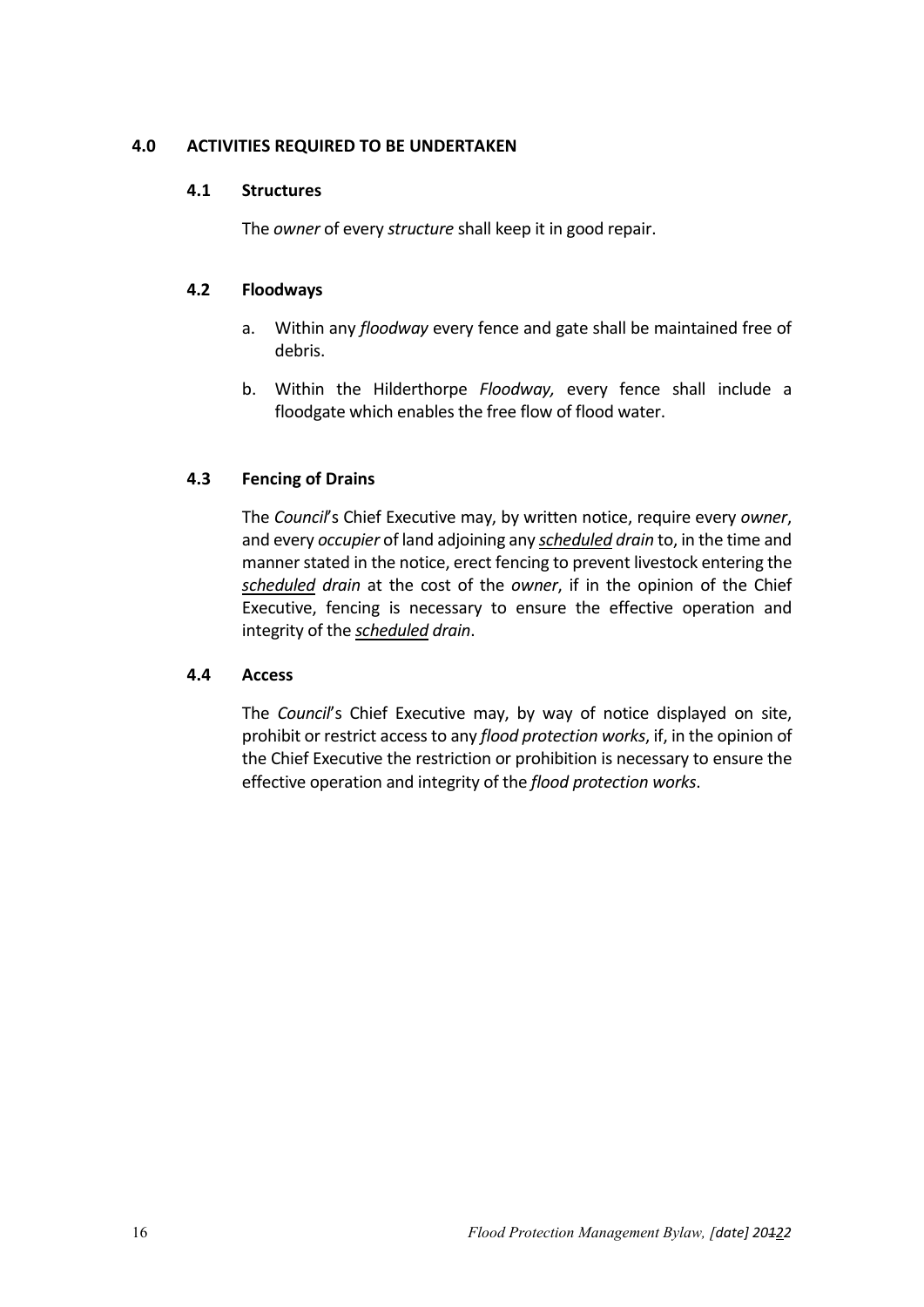#### <span id="page-16-1"></span><span id="page-16-0"></span>**5.0 APPLYING FOR AN AUTHORITY**

#### **5.1 Authority**

- a. An application to the *Council* for *authority* under this Bylaw shall be made in accordance with the Bylaw Approval Application Form (Appendix OneTwo) and be accompanied by the prescribed fee;
- b. Any *authority* under this Bylaw may be granted on such conditions as the *Council* considers appropriate. When considering applications for *authority*, the *Council* shall have regard, but not be limited to, the following assessment criteria, in order to ensure the effective operation and integrity of the *flood protection works*:
	- **Capacity**
	- Stability, scour and erosion risk
	- Access for inspection and maintenance purposes
	- **•** Duration of authority
	- Water quality
- c. If *Council* refuses an application for *authority*, the *Council* shall give written reasons for that decision.
- c.d. Every person to whom an *authority* is granted shall produce that *authority* for inspection on request by the *Council*.

#### <span id="page-16-2"></span>**5.2 Fees**

- a. The *Council* may, by using the special consultative procedure in Section 83 of the Local Government Act 2002, prescribe any fee payable by any person who applies for an *authority* under this Bylaw.
- b. The *Council* may, in such situations as the *Council* may determine, refund, remit, or waive the whole or any part of any fee payable under this Bylaw.

#### <span id="page-16-3"></span>**5.3 Objections Process**

- a. Any person who applies for authority under this Bylaw, within five working days of receiving any decision or *authority* in relation to this Bylaw, may object in writing to the Council in regard to that decision or authority. Objections to a decision or *authority* are limited to a refusal of the *authority* or the conditions placed on the *authority*.
- b. The *Council* may uphold, amend or rescind the decision or *authority*, and in making its determination must have regard to: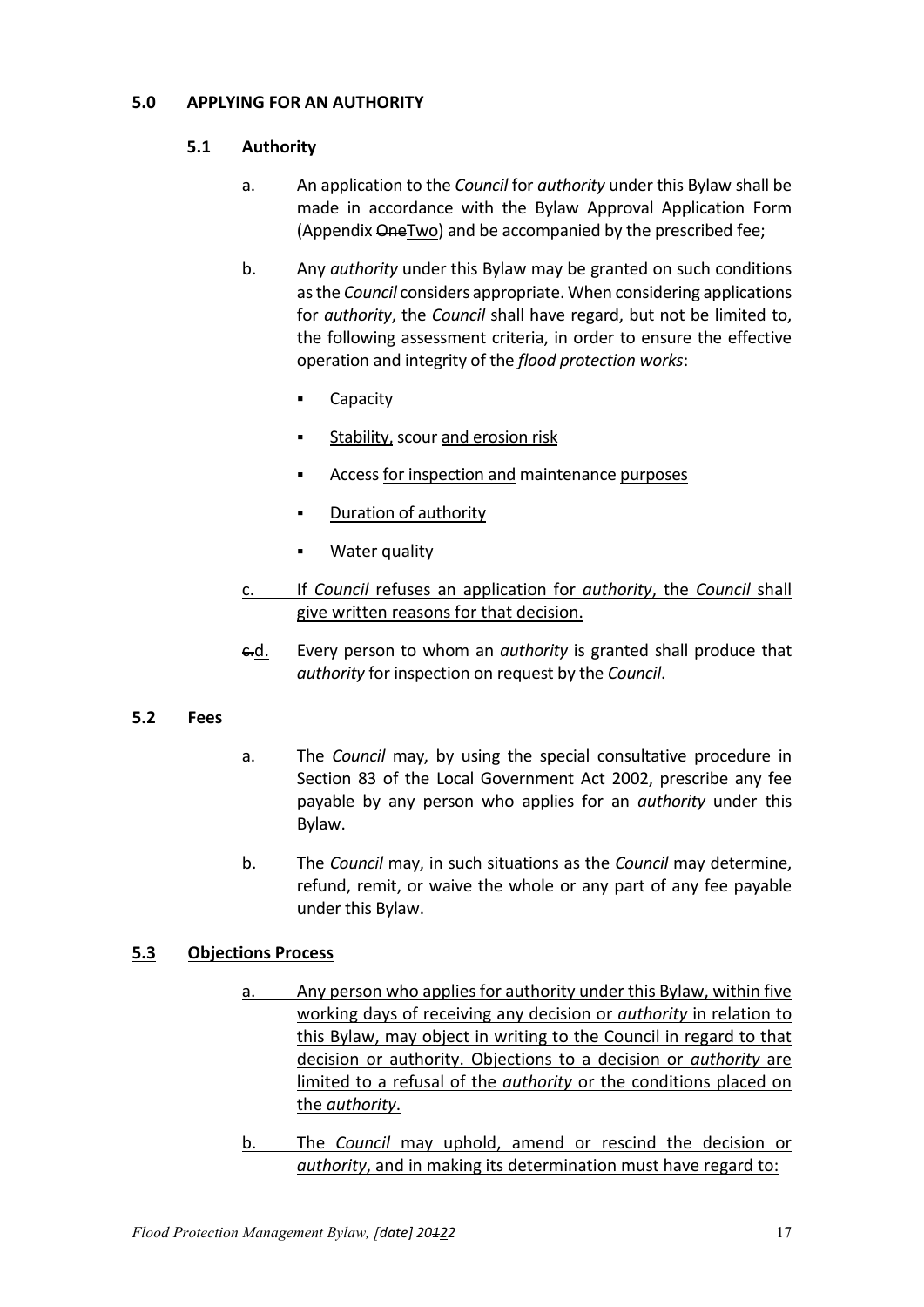|    |                                                                                                                                  | the evidence on which the decision or <i>authority</i> was |  |  |  |
|----|----------------------------------------------------------------------------------------------------------------------------------|------------------------------------------------------------|--|--|--|
|    | based;                                                                                                                           |                                                            |  |  |  |
|    | ii.                                                                                                                              | the matters presented in support of the objection; and     |  |  |  |
|    | $\cdots$<br>Ш.                                                                                                                   | any other relevant matters.                                |  |  |  |
| c. | The Council must, as soon as practicable, give written notice to<br>the applicant, including the reasons for that determination. |                                                            |  |  |  |
|    |                                                                                                                                  |                                                            |  |  |  |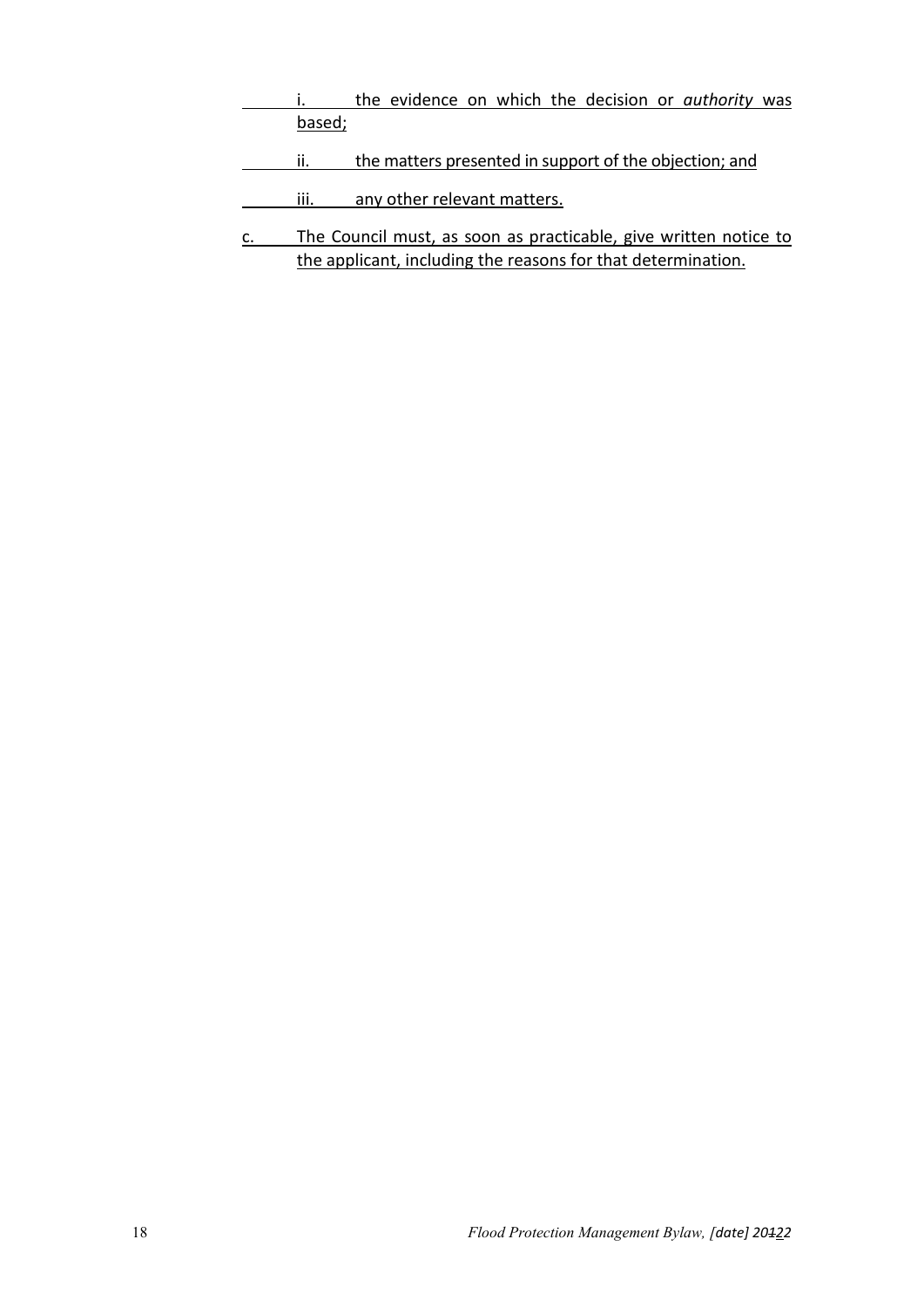#### <span id="page-18-1"></span><span id="page-18-0"></span>**6.0 COMPLIANCE AND ENFORCEMENT**

#### **6.1 Revocation of Authority**

- a. The *Council* may, in accordance with this clause, revoke any *authority* granted under this Bylaw, if the holder of the *authority* contravenes or fails to comply with any condition of the *authority*.
- b. Subject to 6.1(d), Bbefore revoking any *authority*, the *Council* shall give written notice to the holder of the *authority* that the *Council* may revoke the *authority* which:
	- i. written notice to the holder of the *authority* that the *Council* may revoke the *authority* sets out the respects in which the holder has contravened or failed to comply with any condition of the *authority*; and
	- ii. the holder an opportunity of making, within 14 days, written submissions relating to the possible revocation of the *authority*. if the breach or failure is capable of remedy, gives the holder a reasonable time within which to remedy it; and
	- iii. warns the holder that the *Council* may revoke the authority if the holder does not either:
		- 1. remedy the breach or failure within the time specified or within such further time as the Council may allow on application; or
		- 2. make, within 14 days, a written submission to the *Council* setting out reasons why the *authority* should not be revoked.
- c. On receipt of a request by the holder for further time pursuant to clause 6.1(a)(iii)(1), or of a submission pursuant to clause 6.1(a)(iii)(2), the *Council* may at its sole discretion:
	- i, grant the further time sought; or
	- ii. accept the submission made (as the case may be); or
	- iii. or revoke the *authority*.
- d. Council may revoke authority to obtain immediate efficacy and effectiveness of the *flood protection works* or in the event of pending or current flood events.
- e. Nothing in this clause applies to a revocation of authority under clause 6.1(d).

#### <span id="page-18-2"></span>**6.2 Offence**

a. Every person commits an offence against this Bylaw who -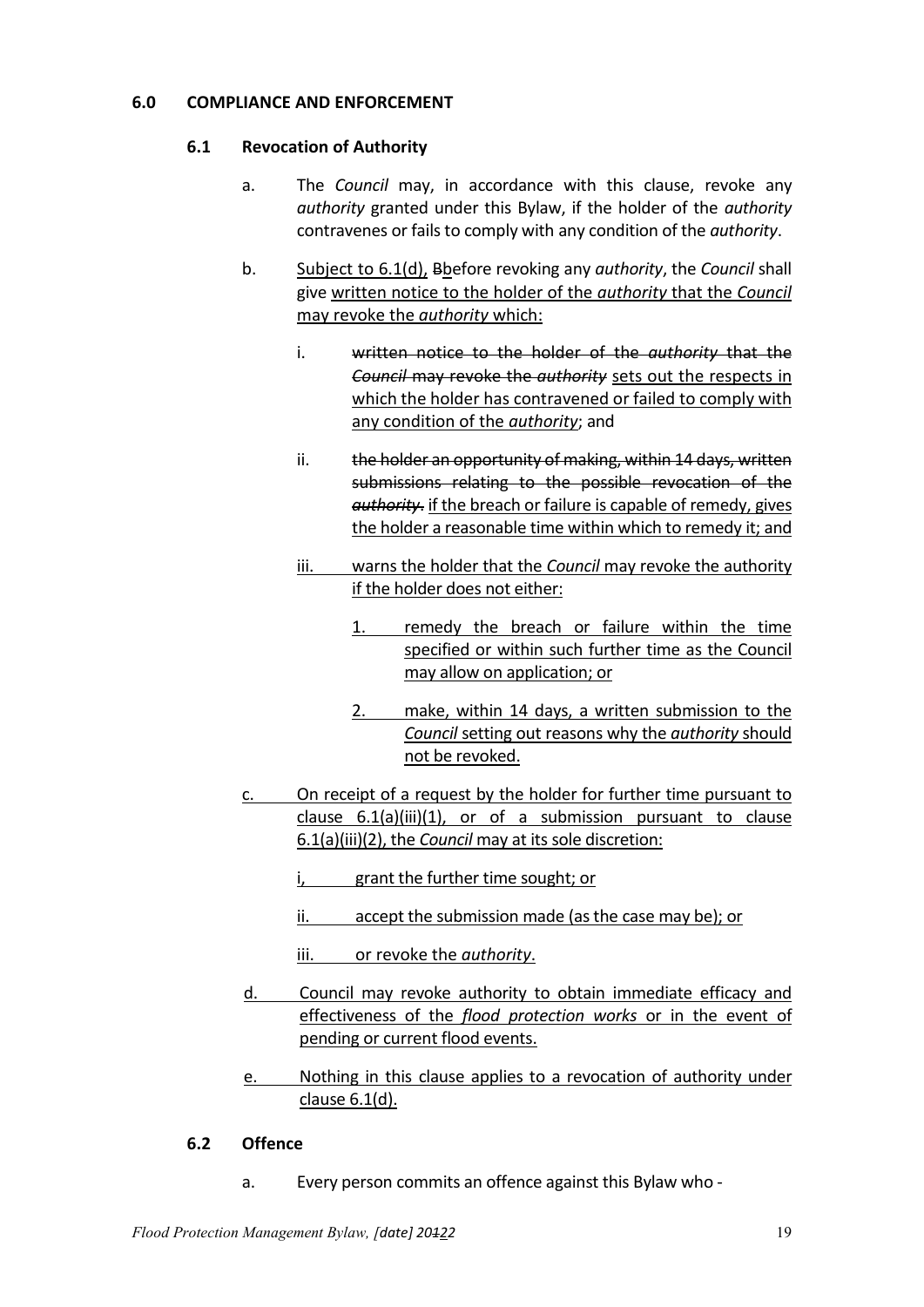- i. Commits a breach of any clause of Section 3 or 4 of this Bylaw;
- ii. Causes or permits to be done anything in contravention of any clause of Section 3 or 4 of this Bylaw;
- iii. Omits to do anything required by this Bylaw or the conditions of the relevant *authority*;
- iv. Fails to comply with any written notice served under this Bylaw.
- b. Every person who commits an offence against this Bylaw is liable to the penalties prescribed by section 242 of the Local Government Act 2002.

#### <span id="page-19-0"></span>**6.3 Notice to Remedy**

The *Council* may, by written notice, require any mitigation or remediation considered necessary by *Council*, in relation to the contravention of any clause of Section 3 or 4, or the conditions of the relevant *authority*, in the time, and in the manner stated in the notice, at the cost of the *owner*.

#### <span id="page-19-1"></span>**6.4 Removal of Works**

The *Council*, or any agent of the *Council*, may remove or alter any work or any thing, constructed or being in contravention of any provision of this Bylaw, or any conditions of an *authority*, and may recover the costs incurred by the *Council* in connection with the removal or alteration.

<span id="page-19-2"></span>The undertaking of this action shall not relieve any person from liability to any penalty incurred by reason of the breach.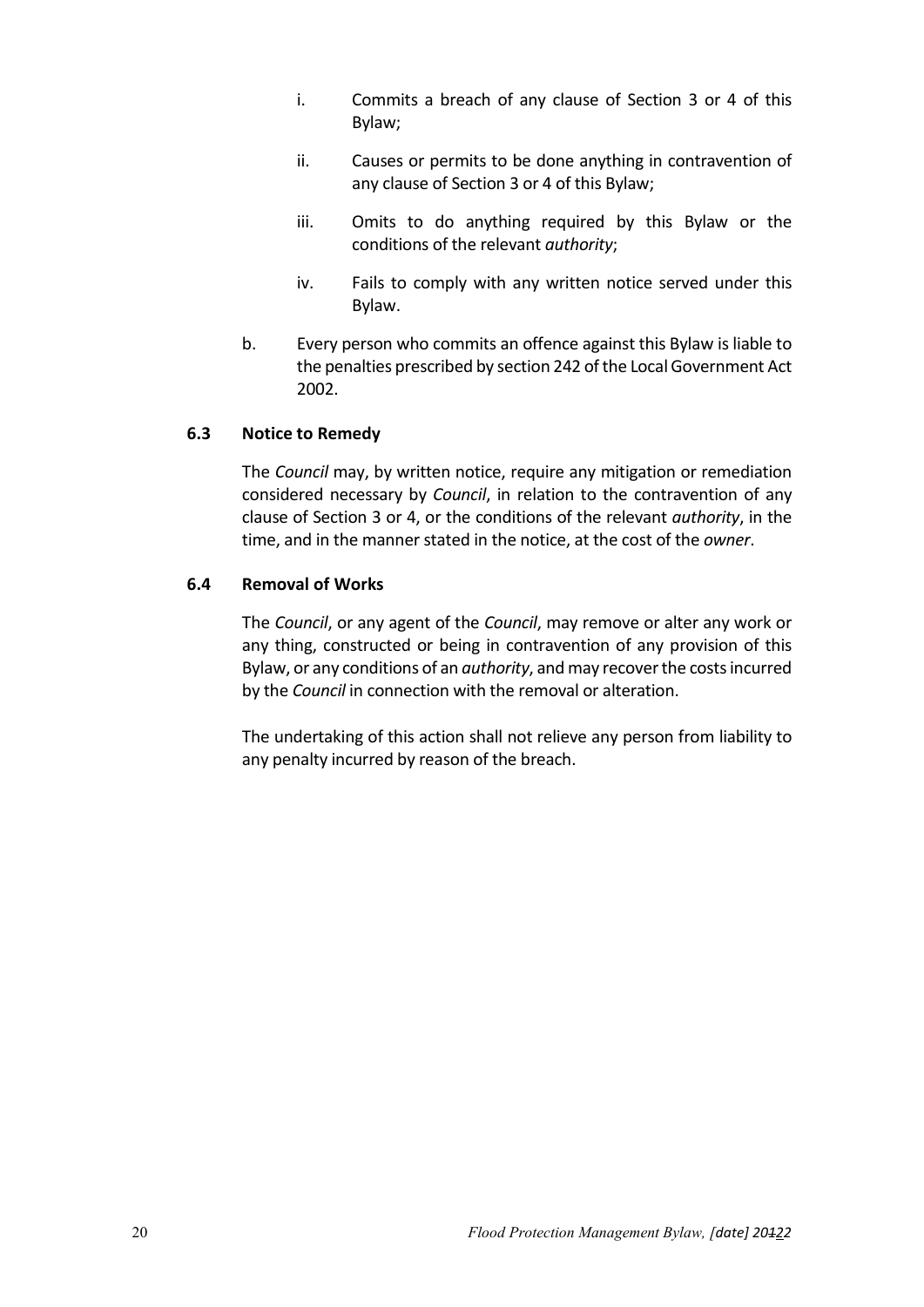## **First Schedule - Drains and Overland Flow Paths**

<span id="page-20-0"></span>Maps of *scheduled drain*s and *overland flow path*s owned by or under the control of the *Council*, to which this Bylaw applies.

Lower Clutha Scheduled Drains Tokomairiro Scheduled Drains East Taieri Scheduled Drains and Overland Flow Paths West Taieri Scheduled Drains and Overland Flow Paths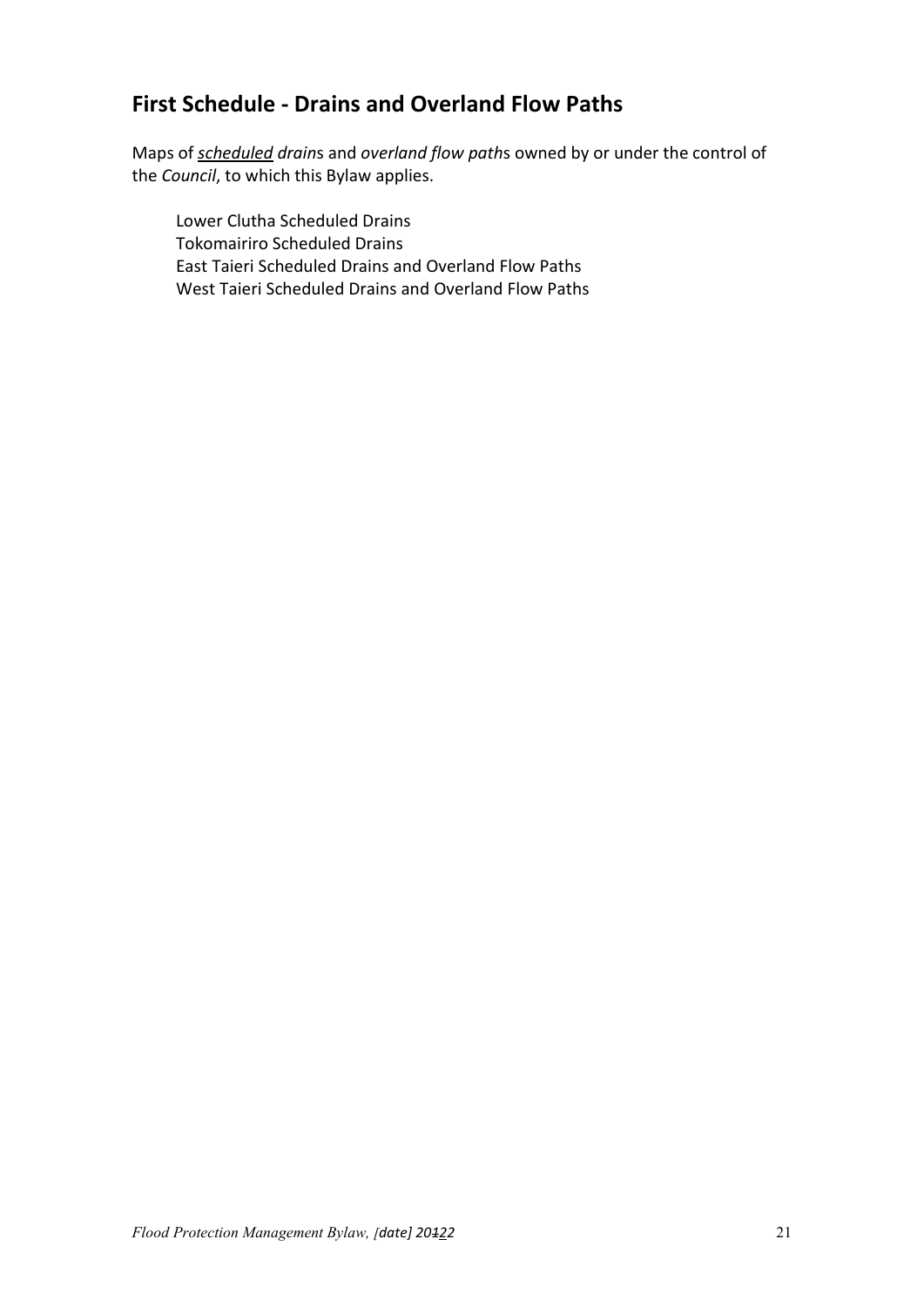## <span id="page-21-0"></span>Blank Page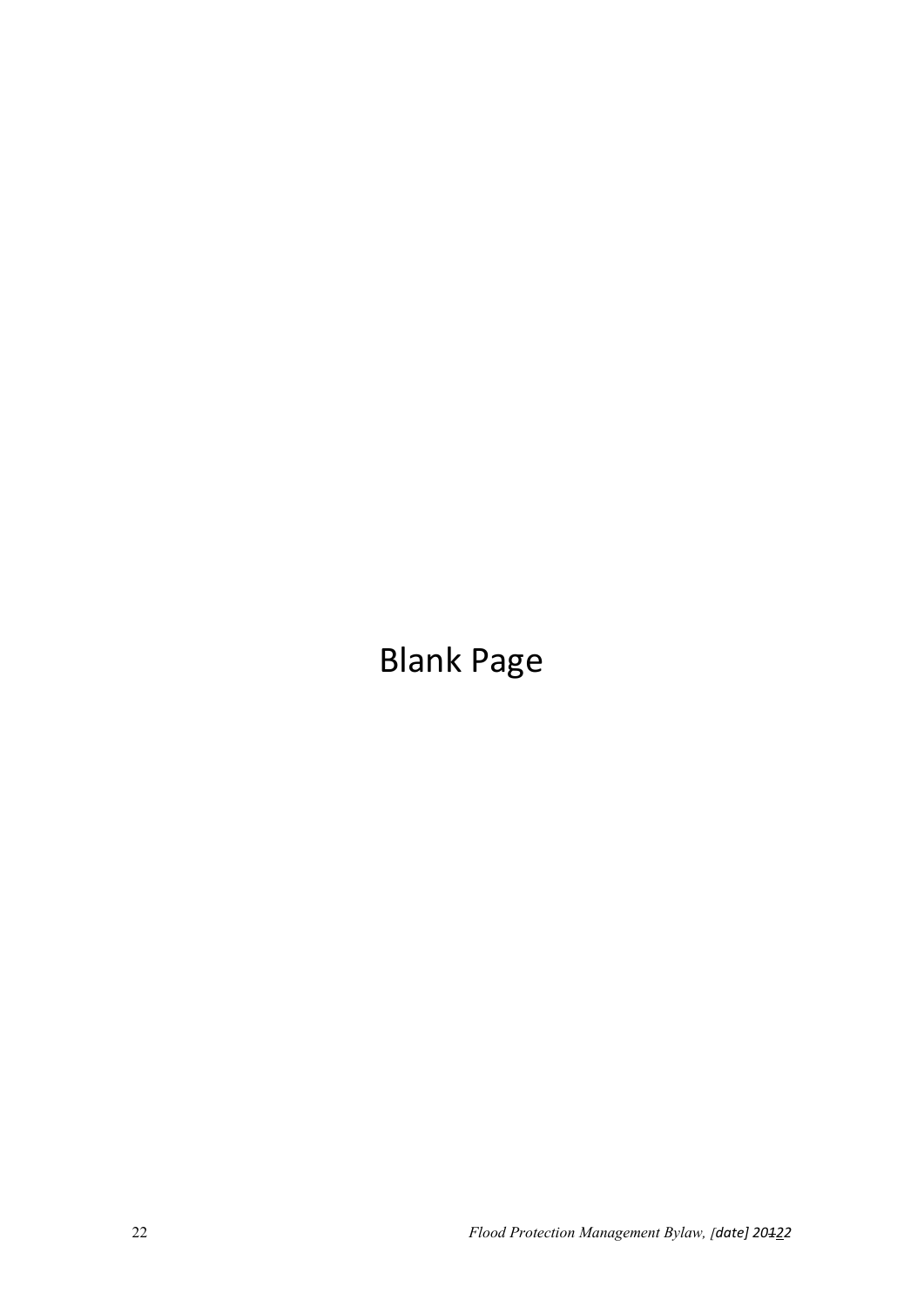## **Second Schedule – Defences Against Water and Excavation-Sensitive Areas**

<span id="page-22-0"></span>Maps of *defences against water* and *excavation-sensitive areas* owned by or under the control of the *Council*, to which this Bylaw applies.

Lower Clutha Defences Against Water Lower Taieri Defences Against Water and Excavation-Sensitive Areas Leith Lindsay Defences Against Water Alexandra Defences Against Water Albert Town Defences Against Water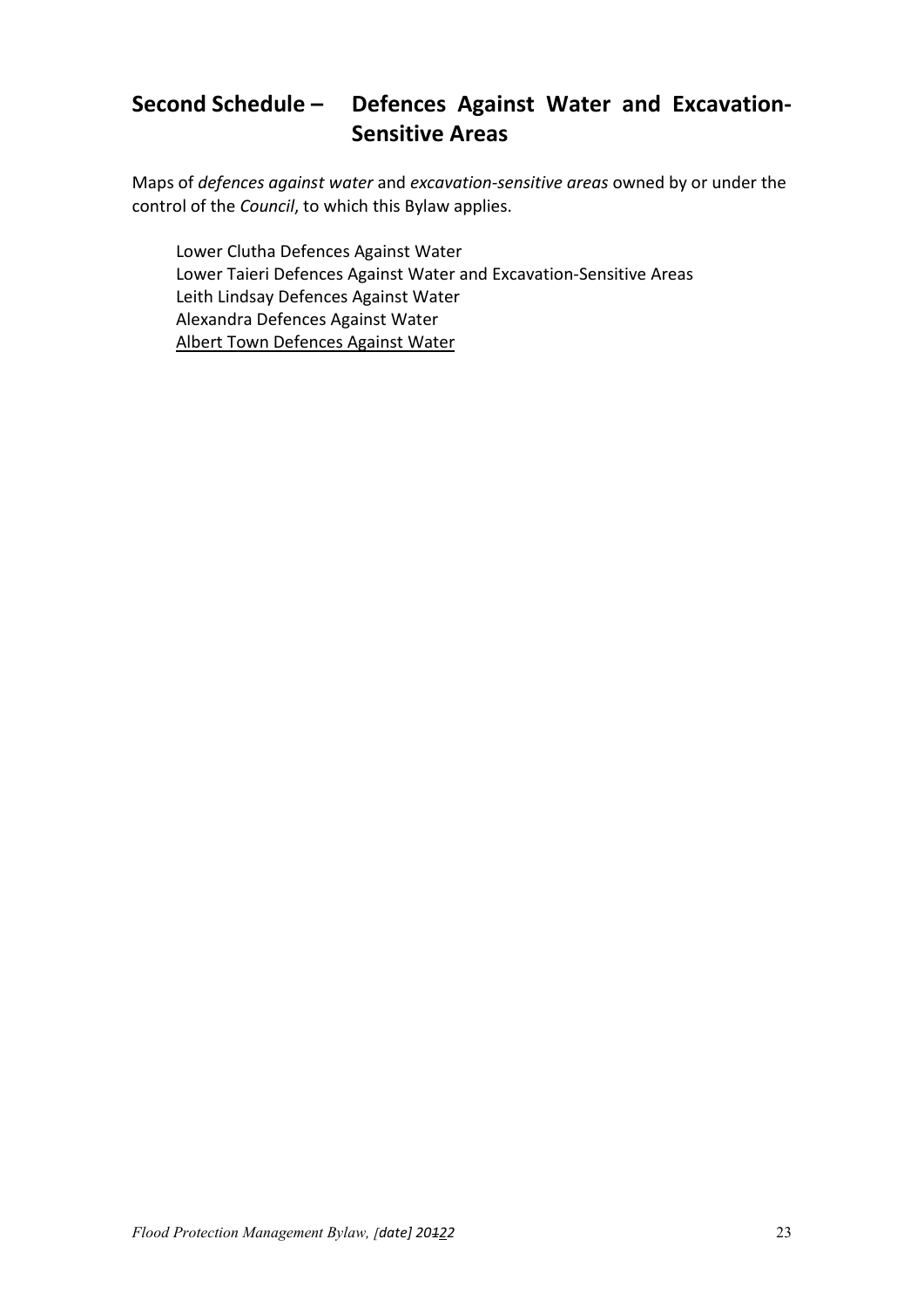<span id="page-23-0"></span>Blank Page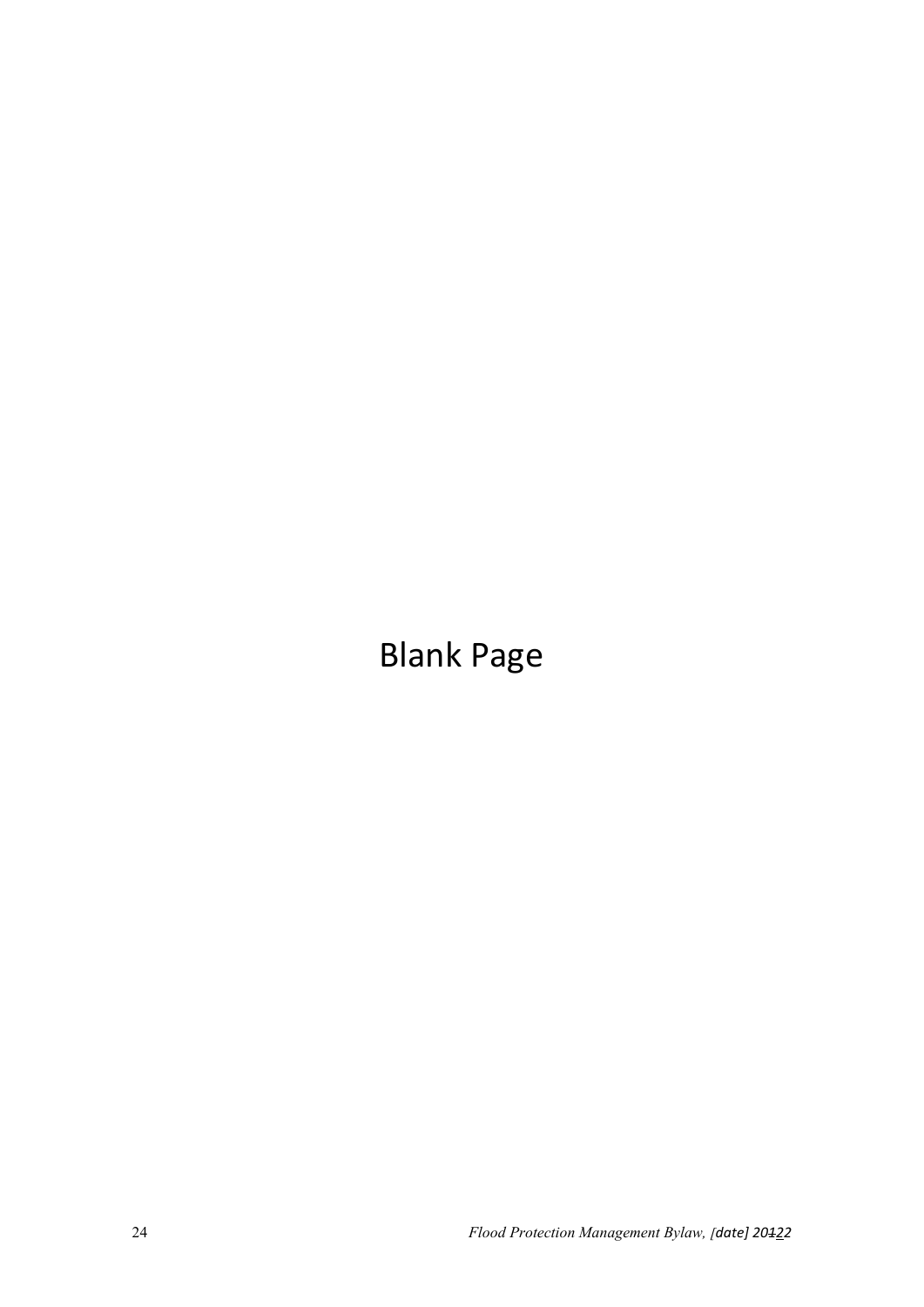## **Third Schedule - Floodways**

<span id="page-24-0"></span>Descriptions and maps of *floodway*s owned by or under the control of the *Council*, to which this Bylaw applies.

Lower Clutha Floodway Lower Taieri (Upper Pond) Floodway East Taieri Silver Stream Floodway Lower Taieri River Floodway Miller Road and Otokia Road Contour Channel Floodways Hendersons and Waikoura Creeks Floodway Hilderthorpe Floodway

#### **Lower Clutha Floodway**

This channel provides flood relief to Balclutha, shortening the flow path of the Koau branch between the Bifurcation (point at which the Clutha splits into the Koau and Matau branches) and Finegand. It runs in a SSE direction, is approximately 500 m wide and 1.9 km long. The floodway is grass-lined (pastoral farmland when not in operation) with floodbanks on either side and a lower height sill at the bottom end (to prevent the bottom end being drowned in river flows less than the operating threshold).

#### **Lower Taieri (Upper Pond) Floodway**

The Lower Taieri Flood Protection Scheme incorporates two flood storage ponds designed to maximise the peak flow the Scheme can accommodate. The northern most pond (upper pond) has a defined spill point from the Taieri River. A demountable barrier structure (with collapsible props) gives some control to the discharge but most of the spillway is 'uncontrolled' (flatter riverward batter and a steeper landward batter lined with rock, with concrete grouting). Although not physically delineated, the area of pastoral farmland between the spillway and Riverside Road conveys flow spilled from the Taieri River to the upper ponding area.

#### **East Taieri Silver Stream Floodway**

Although not physically delineated, this floodway encompasses an area adjacent to the Silver Stream (Gordon Road) Spillway. This floodway conveys flow spilled from the Silver Stream which eventually discharges to the Upper Ponding Area via gated culverts through the cutoff bank.

The Silver Stream (Gordon Road) Spillway is a lowered section (approximately 1km long) of the true right Silver Stream floodbank between Gordon Road and Riccarton Road. This section is a design feature of the Lower Taieri Flood Protection Scheme. It is designed to mitigate the flood risk for Mosgiel (protected by the true left floodbank) by allowing spilling over the true right floodbank. Spill starts when the flow in the Silver Stream reaches approximately  $170 \text{ m}^3$ /s.

#### **Lower Taieri River Floodway**

The Taieri River Floodway defines the area of river berm between Allanton and the Waipori River confluence that assists with the conveyance of flood flows. The true left extent of the floodway between Allanton and the Waipori River confluence is defined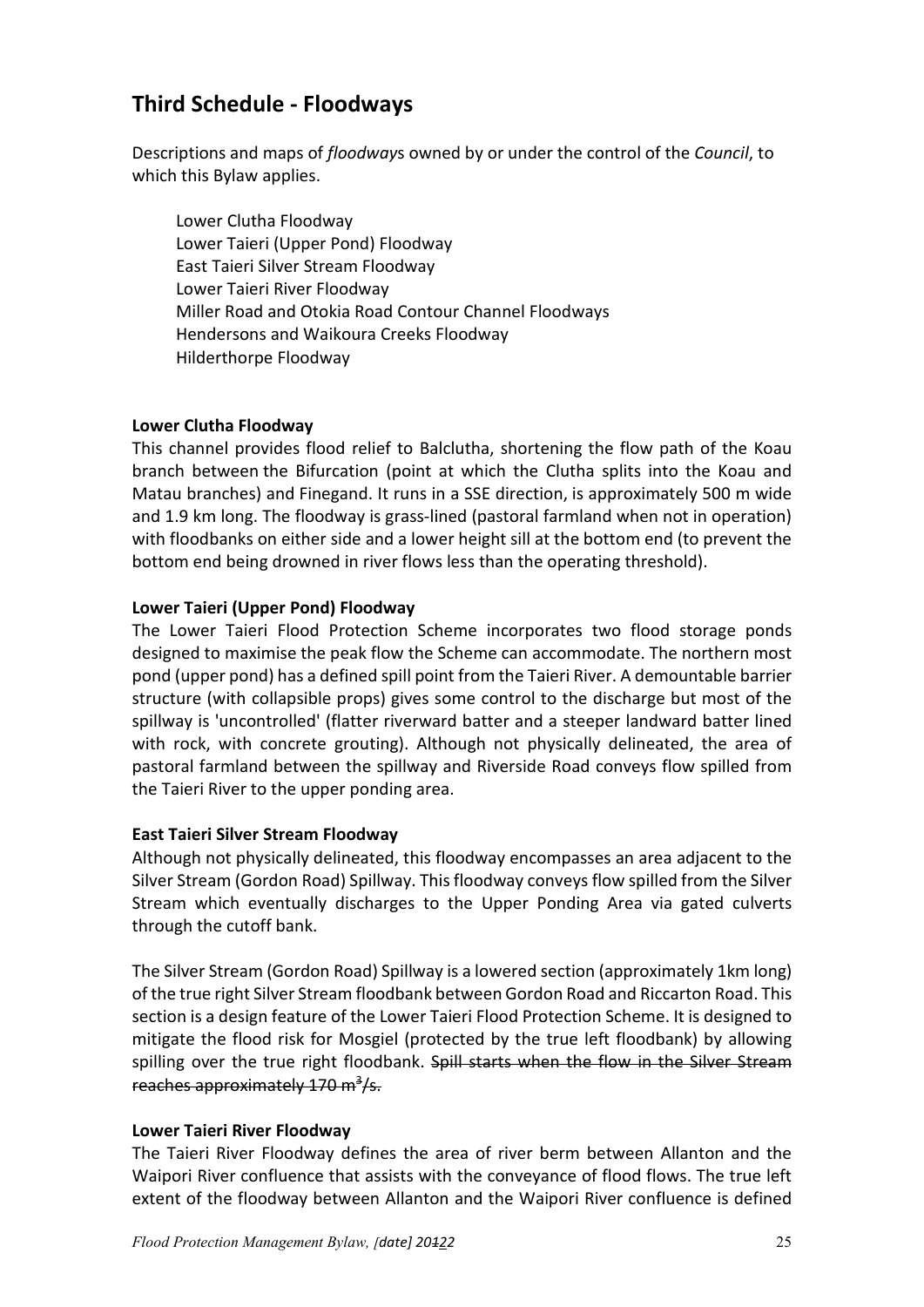by higher ground (lower than the opposite bank floodbank crest level). The true right side of the river from Otokia to the Waipori River confluence is defined by floodbanks or elevated sections of State Highway 1 (locally known as the "Flood Free Highway").

#### **Miller Road and Otokia Road Contour Channel Floodways**

Two uncontrolled spillways are located on the Contour Channel left bank, one just upstream of Miller Road and one immediately downstream of Otokia Road. These spillways consist of a lowered (relative to adjoining sections) section of Contour Channel floodbank. Thus when the water level in the Contour Channel reaches the spillway crest level, spill will begin automatically. The spilled water occupies the floodways before reaching the old course of Lee Creek (now a scheduled drain). This water eventually reaches the Waipori pump station and is discharged into Lake Waipori.

#### **Hendersons and Waikoura Creeks Floodway**

The Hendersons and Waikoura Creeks floodway consists of artificially constructed channels designed to collect flood flows on the north-eastern side of Georgetown-Pukeuri Road (SH83) and convey them to the Waitaki River during significant rainfall events. This floodway is not part of a wider flood protection scheme.

The floodway starts at the artificially constructed sections of the creeks and join at Irvine Road where combined, they follow Irvine Road for approximately 800 metres then follow Jardine Road for about 2,500 metres before entering the Waitaki River through a drop structure.

#### **Hilderthorpe Floodway**

The Hilderthorpe Floodway is a channel, both natural and artificially constructed, designed to convey overland flow from Gray Road to the Hilderthorpe Race alongside Steward Road during significant rainfall events. This floodway is not part of a wider flood protection scheme.

The natural sections of the channel follow the course of a paleochannel.

The map indicates the extent of the Hilderthorpe floodway. The general cross section of the Hilderthorpe floodway is shown below.

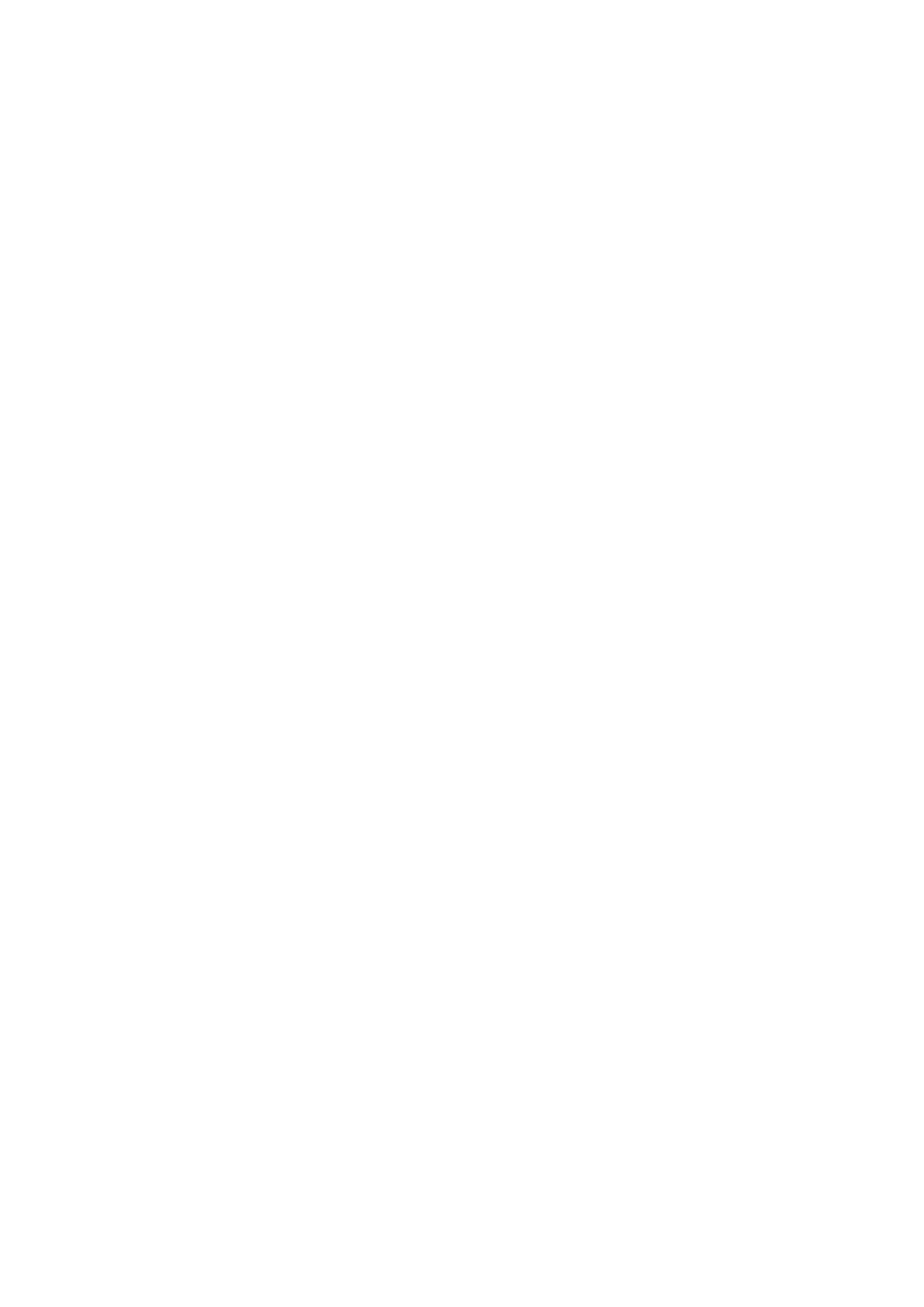## **Fourth Schedule – Groynes, Cross-Banks, Training Line, Anchored Tree Protection and Plantings and Flood Protection Vegetation**

Maps of groynes, cross-banks, training line, anchored tree protection and plantings and flood protection vegetation owned by or under the control of the *Council*, to which this Bylaw applies.

<span id="page-27-0"></span>Lower Waitaki River Groynes, Cross-Banks and Flood Protection Vegetation, Anchored Tree Protection and Plantings Shotover River Training Line and Flood Protection Vegetation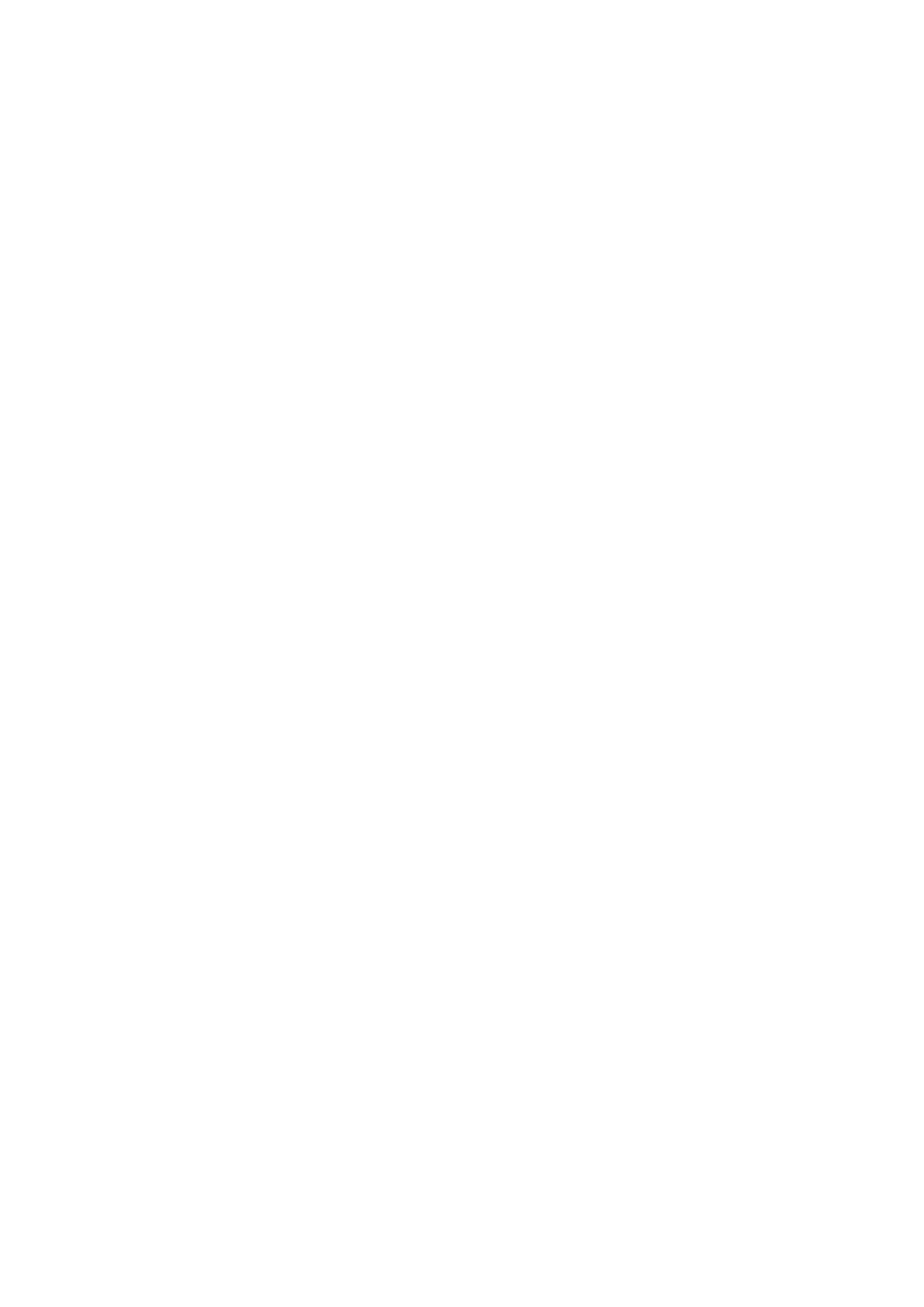## **Appendix One: Diagrams referencing Activities requiring Bylaw Authority**

Note: These diagrams are for illustrative purposes and are not to scale.

## <span id="page-29-0"></span>Figure 1: Scheduled drains and overland flow paths

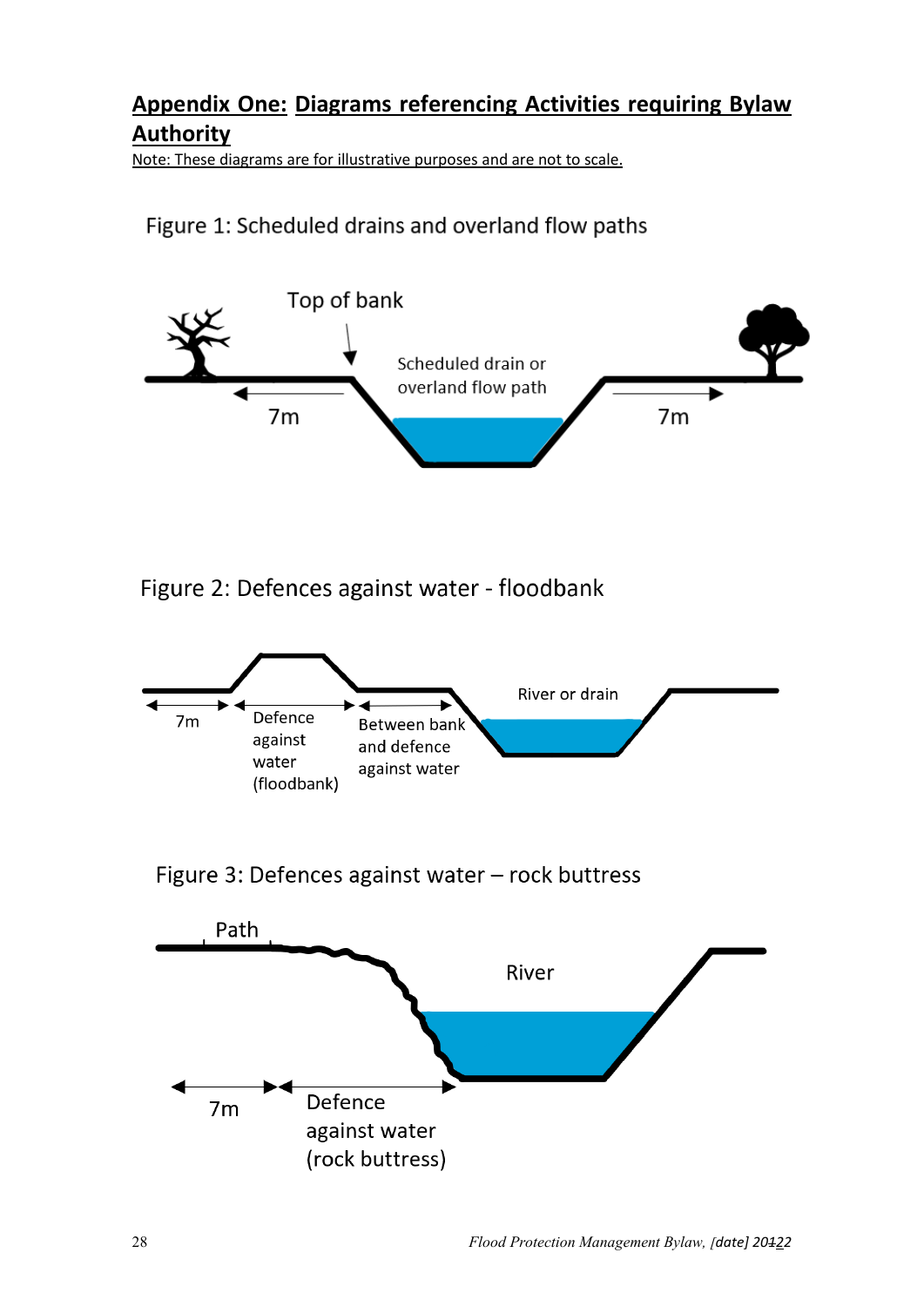**Appendix Two: Bylaw Approval Authority Application Form**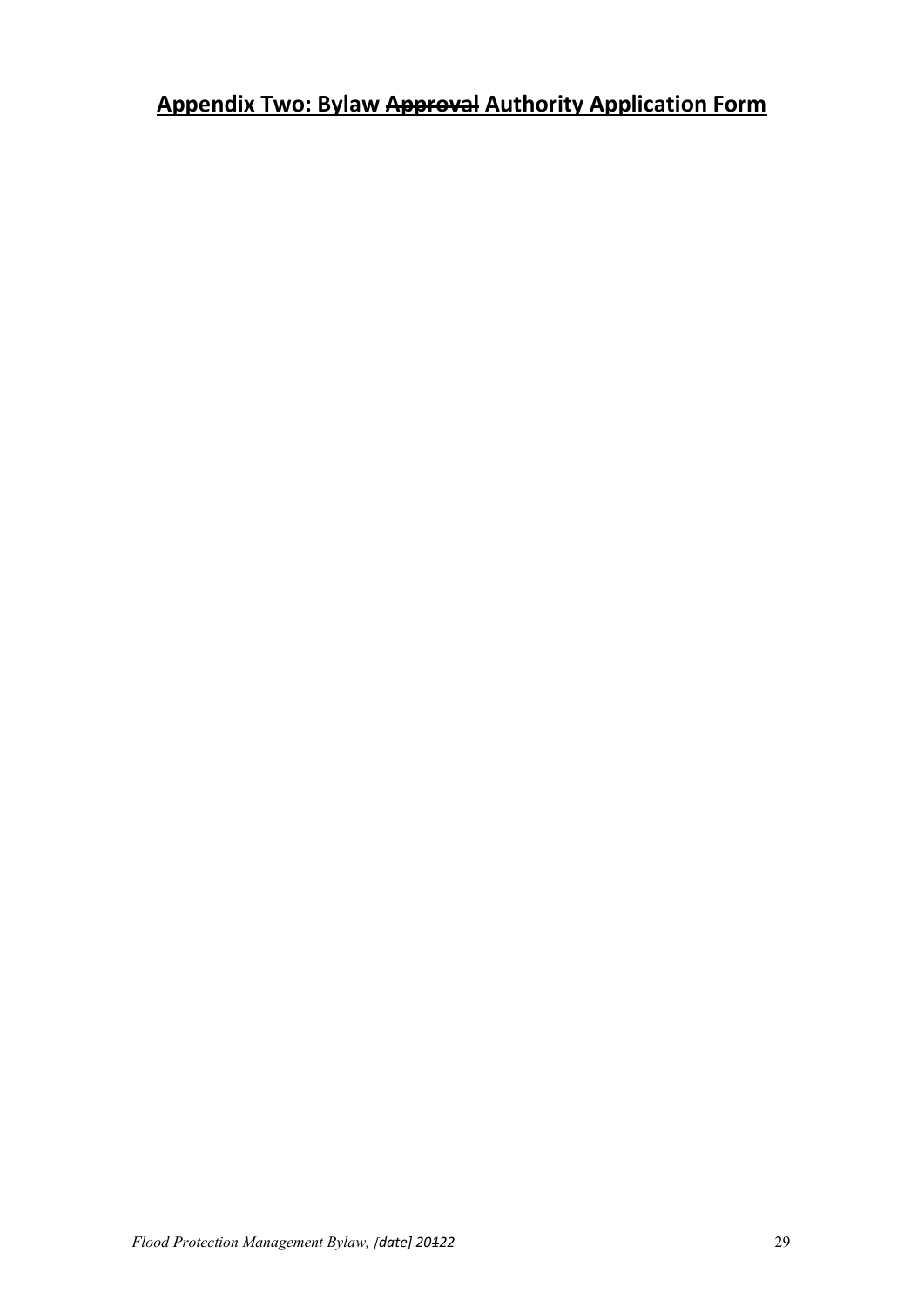

### **1. Applicant(s) Details**

| Name:                                 |                                                            |                                                                     |                                                                                                                      |
|---------------------------------------|------------------------------------------------------------|---------------------------------------------------------------------|----------------------------------------------------------------------------------------------------------------------|
| Organisation name<br>(if applicable): |                                                            |                                                                     |                                                                                                                      |
| Are you:                              | □ the owner                                                | $\Box$ an occupier                                                  | agent on behalf                                                                                                      |
|                                       |                                                            |                                                                     |                                                                                                                      |
| Key contact details for applicant:    |                                                            |                                                                     |                                                                                                                      |
| <b>Postal Address</b>                 |                                                            |                                                                     |                                                                                                                      |
|                                       |                                                            |                                                                     |                                                                                                                      |
|                                       |                                                            | Post Code                                                           | <u> 1980 - Jan Samuel Barbara, politik eta politik eta politik eta politik eta politik eta politik eta politik e</u> |
| <b>Phone Number</b>                   | <b>Business</b>                                            | <u>Private</u>                                                      |                                                                                                                      |
|                                       | Mobile                                                     | <del>-Fax</del>                                                     |                                                                                                                      |
| <b>Email Address</b>                  |                                                            |                                                                     |                                                                                                                      |
|                                       | Key contact details for consultant (if applicable):        |                                                                     |                                                                                                                      |
| Postal Address                        |                                                            |                                                                     |                                                                                                                      |
|                                       |                                                            |                                                                     |                                                                                                                      |
|                                       |                                                            | Post Code                                                           |                                                                                                                      |
| Phone Number                          | <b>Business</b>                                            |                                                                     |                                                                                                                      |
|                                       | Mobile                                                     |                                                                     |                                                                                                                      |
| <b>Email Address</b>                  |                                                            |                                                                     |                                                                                                                      |
|                                       |                                                            |                                                                     |                                                                                                                      |
|                                       | 2. Property to which this Bylaw Authority Approval Relates |                                                                     |                                                                                                                      |
| <b>Property Address</b>               |                                                            |                                                                     |                                                                                                                      |
|                                       |                                                            |                                                                     |                                                                                                                      |
|                                       |                                                            |                                                                     |                                                                                                                      |
| Legal description:                    |                                                            | <u> 1989 - Johann Stein, fransk politik (d. 1989)</u>               |                                                                                                                      |
|                                       |                                                            | Co-ordinates (NZTM 2000): Northing - Fasting - Easting -            |                                                                                                                      |
|                                       |                                                            |                                                                     |                                                                                                                      |
|                                       |                                                            | 3. Section(s) of the Bylaw to which this Approval Authority Relates |                                                                                                                      |
|                                       |                                                            |                                                                     |                                                                                                                      |
|                                       |                                                            |                                                                     |                                                                                                                      |
|                                       |                                                            |                                                                     |                                                                                                                      |
|                                       |                                                            |                                                                     |                                                                                                                      |
|                                       |                                                            |                                                                     |                                                                                                                      |
|                                       |                                                            |                                                                     |                                                                                                                      |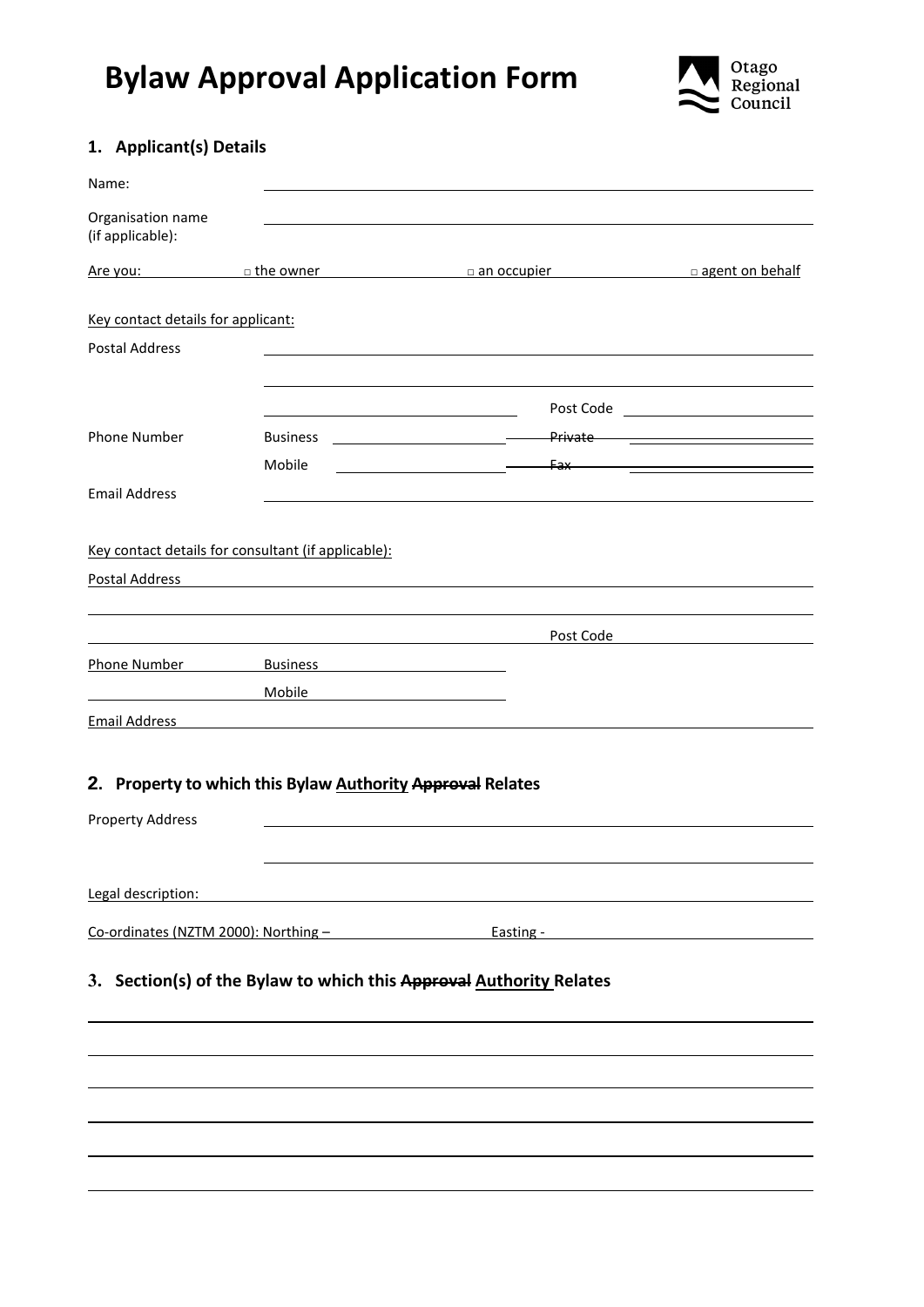## **Bylaw Approval Application Form**



#### **4. Diagram of Location of Proposed Works**

Please provide a diagram of the property below, detailing where the works are proposed to occur and other relevant diagrams (e.g. cross-section). If possible please also provide photos of the location.

#### **5. Description of the Proposed Works**

Please describe the proposed works, the reasons for them, when and how they will be undertaken, who will be doing the works, and any other relevant information.